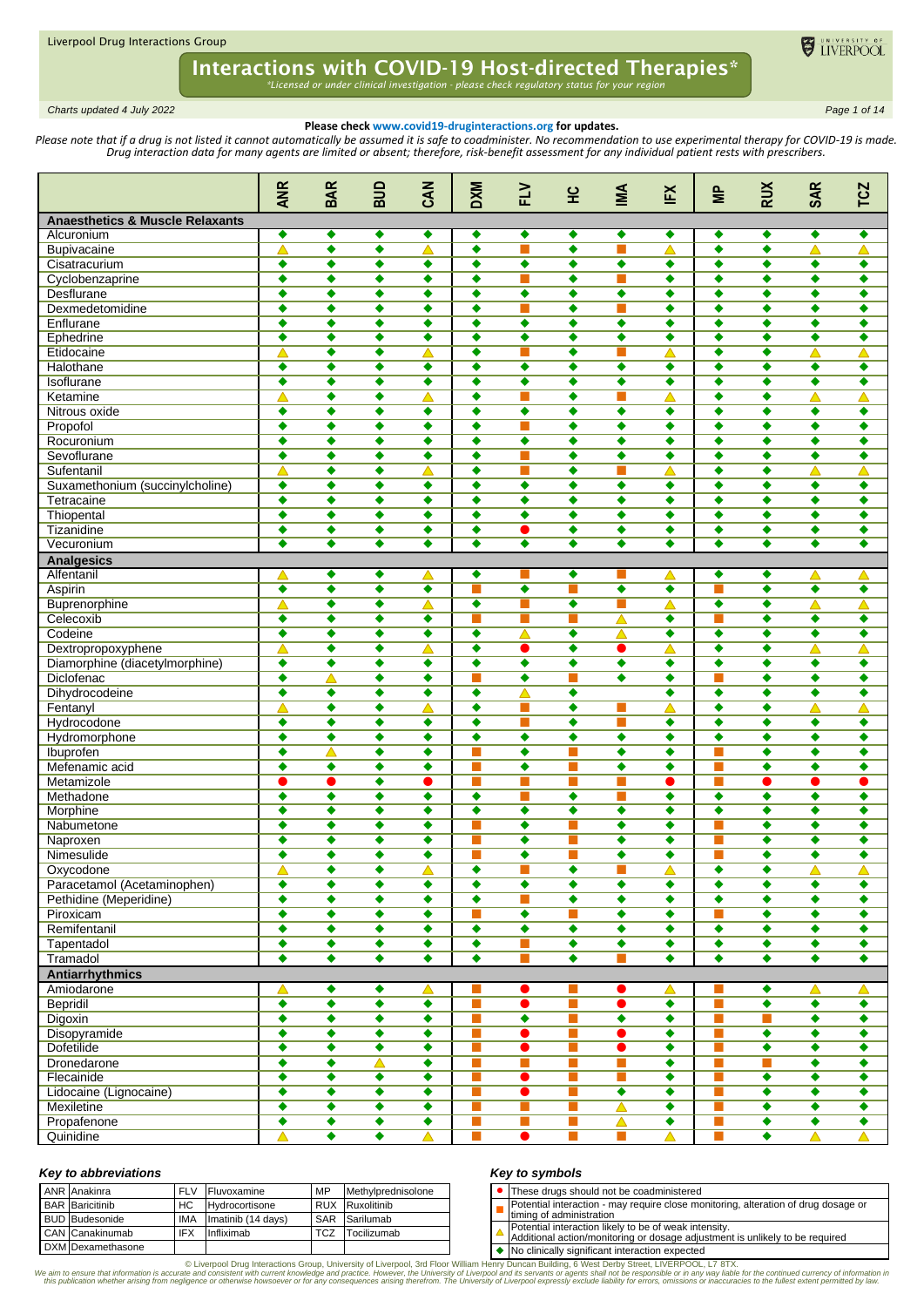

*Charts updated 4 July 2022 Page 2 of 14*

## **Please check www.covid19-druginteractions.org for updates.**

Please note that if a drug is not listed it cannot automatically be assumed it is safe to coadminister. No recommendation to use experimental therapy for COVID-19 is made. *Drug interaction data for many agents are limited or absent; therefore, risk-benefit assessment for any individual patient rests with prescribers.* 

|                               | <b>ANR</b>           | <b>BAR</b>           | BUD                  | <b>CAN</b>           | <b>DXM</b>           | $\geq$               | 잎                    | MI                   | EX                   | $\equiv$             | <b>RUX</b>                  | <b>SAR</b>           | <b>TCZ</b>           |
|-------------------------------|----------------------|----------------------|----------------------|----------------------|----------------------|----------------------|----------------------|----------------------|----------------------|----------------------|-----------------------------|----------------------|----------------------|
| <b>Antibacterials</b>         |                      |                      |                      |                      |                      |                      |                      |                      |                      |                      |                             |                      |                      |
| Amikacin                      | ٠                    | ٠                    | ٠                    | ٠                    | ٠                    | ٠                    | ٠                    | ٠                    | ٠                    | ٠                    | ٠                           | ٠                    | ٠                    |
| Amoxicillin                   | $\overline{\bullet}$ | $\overline{\bullet}$ | $\overline{\bullet}$ | $\overline{\bullet}$ | $\overline{\bullet}$ | ٠                    | $\overline{\bullet}$ | $\overline{\bullet}$ | $\bullet$            | $\overline{\bullet}$ | $\overline{\bullet}$        | ٠                    | ٠                    |
| Ampicillin                    | ٠                    | ٠                    | $\overline{\bullet}$ | ٠                    | $\overline{\bullet}$ | $\bullet$            | $\overline{\bullet}$ | $\overline{\bullet}$ | ٠                    | ٠                    | $\overline{\bullet}$        | ٠                    | ٠                    |
| Azithromycin                  | ٠                    | $\bullet$            | ٠                    | ٠                    | $\overline{\bullet}$ | П                    | ٠                    | ٠                    | $\bullet$            | $\bullet$            | ٠                           | $\bullet$            | ٠                    |
| Bedaquiline                   | ٠                    | ٠                    | ٠                    | ٠                    | ٠                    | $\blacksquare$       | ٠                    | ш                    | ٠                    | ٠                    | ٠                           | ٠                    | ٠                    |
| Capreomycin                   | ٠                    | ٠                    | ٠                    | ٠                    | ٠                    | $\bullet$            | ٠                    | ٠                    | ٠                    | ٠                    | ٠                           | ٠                    | ٠                    |
| Cefalexin                     | ٠                    | ٠                    | ٠                    | ٠                    | $\overline{\bullet}$ | ٠                    | $\overline{\bullet}$ | $\overline{\bullet}$ | ٠                    | $\overline{\bullet}$ | ٠                           | ٠                    | ٠                    |
| Cefazolin                     | ٠                    | ٠                    | ٠                    | ٠                    | ٠                    | ٠                    | ٠                    | ٠                    | ٠                    | ٠                    | ٠                           | ٠                    | ٠                    |
| Cefepime                      | ٠                    | $\bullet$            | ٠                    | ٠                    | $\bullet$            | ٠                    | ٠                    | ٠                    | ٠                    | $\bullet$            | ٠                           | $\bullet$            | ٠                    |
| Cefixime                      | ٠                    | ٠                    | $\bullet$            | ٠                    | $\bullet$            | ٠                    | ٠                    | ٠                    | ٠                    | $\bullet$            | ٠                           | ٠                    | ٠                    |
| Cefotaxime                    | ٠                    | ٠                    | ٠                    | ٠                    | ٠                    | ٠                    | ٠                    | ٠                    | ٠                    | ٠                    | ٠                           | $\bullet$            | ٠                    |
| Ceftazidime                   | $\overline{\bullet}$ | $\overline{\bullet}$ | ٠                    | ٠                    | $\overline{\bullet}$ | ٠                    | $\overline{\bullet}$ | $\overline{\bullet}$ | ٠                    | $\overline{\bullet}$ | ٠                           | ٠                    | ٠                    |
| Ceftriaxone                   | ٠                    | ٠                    | ٠                    | ٠                    | ٠                    | $\bullet$            | ٠                    | ٠                    | ٠                    | ٠                    | ٠                           | ٠                    | ٠                    |
| Chloramphenicol               | ٠                    | $\bullet$            | ٠                    | ٠                    | $\bullet$            | $\bullet$            | ٠                    | ٠                    | ٠                    | $\bullet$            | ٠                           | $\bullet$            | ٠                    |
| Ciprofloxacin                 | ٠                    | ٠                    | ٠                    | ٠                    | ٠                    |                      | ٠                    | ш                    | ٠                    | ٠                    | П                           | ٠                    | ٠                    |
| Clarithromycin                | ٠                    | $\bullet$            | $\blacktriangle$     | ٠                    | ٠                    | $\sim$               | ٠                    | П                    | ٠                    | ٠                    | П                           | ٠                    | ٠                    |
| Clavulanic acid               | ٠                    | ٠                    | ٠                    | ٠                    | $\bullet$            | $\bullet$            | ٠                    | ٠                    | ٠                    | ٠                    | ٠                           | ٠                    | ٠                    |
| Clindamycin                   | ٠                    | ٠                    | ٠                    | ٠                    | ٠                    | ш                    | ٠                    | П                    | ٠                    | ٠                    | ٠                           | ٠                    | ٠                    |
| Clofazimine                   | ٠                    | $\bullet$            | ٠                    | ٠                    | ٠                    | $\bullet$            | ٠                    | ٠                    | ٠                    | ٠                    | ٠                           | $\bullet$            | ٠                    |
| Cloxacillin                   | ٠                    | ٠                    | ٠                    | ٠                    | $\bullet$            | $\bullet$            | ٠                    | ٠                    | ٠                    | ٠                    | ٠                           | ٠                    | ٠                    |
| Cycloserine                   | ٠                    | ٠                    | ٠                    | ٠                    | ٠                    | ٠                    | ٠                    | ٠                    | ٠                    | ٠                    | ٠                           | ٠                    | ٠                    |
| Dapsone                       | ٠                    | ٠                    | ٠                    | ٠                    | ٠                    | $\bullet$            | ٠                    | ٠                    | ٠                    | ٠                    | ٠                           | ٠                    | ٠                    |
| Delamanid                     | ٠                    | ٠                    | ٠                    | ٠                    | ٠                    | $\sim$               | ٠                    | П                    | ٠                    | ٠                    | ٠                           | ٠                    | ٠                    |
| Doxycycline                   | ٠                    | $\bullet$            | ٠                    | ٠                    | $\overline{\bullet}$ | $\bullet$            | ٠                    | ۰                    | ٠                    | $\bullet$            | ٠                           | $\bullet$            | ٠                    |
| Ertapenem                     | ٠                    | ٠                    | ٠                    | ٠                    | $\bullet$            | ٠                    | ٠                    | ٠                    | ٠                    | ٠                    | ٠                           | ٠                    | ٠                    |
| Erythromycin                  | ٠                    | ٠                    | ٠                    | ٠                    | ٠                    | <b>The State</b>     | ٠                    | П                    | ٠                    | ٠                    | П                           | ٠                    | ٠                    |
| Ethambutol                    | ٠                    | ٠                    | ٠                    | ٠                    | ٠                    | ٠                    | ٠                    | ٠                    | ٠                    | ٠                    | $\bullet$                   | ٠                    | ٠                    |
| Ethionamide                   | ٠                    | ٠                    | ٠                    | ٠                    | ٠                    | ٠                    | ٠                    | ٠                    | ٠                    | ٠                    | ٠                           | ٠                    | ٠                    |
| Flucloxacillin                | ٠                    | $\bullet$            | ٠                    | ٠                    | П                    | ٠                    | П                    | ●                    | ٠                    |                      | П                           | $\bullet$            | ٠                    |
| Gentamicin                    | ٠                    | ٠                    | ٠                    | ٠                    | ٠                    | $\bullet$            | ٠                    | ٠                    | ٠                    | ٠                    | $\bullet$                   | ٠                    | ٠                    |
| Imipenem/Cilastatin           | ٠                    | ٠                    | ٠                    | ٠                    | ٠                    | ٠                    | ٠                    | ٠                    | ٠                    | ٠                    | ٠                           | ٠                    | ٠                    |
| Isoniazid                     | ٠                    | ٠                    | ٠                    | ٠                    | ٠                    | $\bullet$            | ٠                    | ٠                    | ٠                    | ٠                    | ٠                           | ٠                    | ٠                    |
| Kanamycin                     | ٠                    | ٠                    | ٠                    | ٠                    | ٠                    | $\bullet$            | ٠                    | ٠                    | ٠                    | ٠                    | ٠                           | ٠                    | ٠                    |
| Levofloxacin                  | $\bullet$            | $\bullet$            | ٠                    | ٠                    | $\bullet$            |                      | ٠                    | ٠                    | ٠                    | $\bullet$            | ٠                           | $\bullet$            | ٠                    |
| Linezolid                     | п                    |                      | ٠                    | п                    | ٠                    | ●                    | ٠                    | ٠                    | П                    | ٠                    | П                           | п                    | П                    |
| Meropenem                     | ٠                    | $\bullet$            | ٠                    | ٠                    | ٠                    | $\bullet$            | $\bullet$            | ٠                    | $\bullet$            | $\bullet$            | ٠                           | ٠                    | ٠                    |
| Metronidazole                 | ٠                    | ٠                    | ٠                    | ٠                    | ٠                    | $\bullet$            | ٠                    | ٠                    | ٠                    | ٠                    | $\bullet$                   | $\bullet$            | ٠                    |
| Moxifloxacin                  | ٠                    | ٠                    | ٠                    | ٠                    | ٠                    | ш                    | ٠                    | ٠                    | ٠                    | ٠                    | ٠                           | ٠                    | ٠                    |
| Nitrofurantoin                | ٠                    | ٠                    | ٠                    | ٠                    | ٠                    | ٠                    | ٠                    | ٠                    | ٠                    | $\bullet$            | ٠                           | ٠                    | ٠                    |
| Ofloxacin                     | ٠                    | ٠                    | ٠                    | ٠                    | ٠                    |                      | ٠                    | ٠                    | ٠                    | ٠                    | ٠                           | ٠                    | ٠                    |
| Para-aminosalicylic acid      | ٠                    | ٠                    | ٠                    | ٠                    | ٠                    | ٠                    | ٠                    | ٠                    | ٠                    | ٠                    | ٠                           | ٠                    | ٠                    |
| Penicillins                   | $\overline{\bullet}$ | $\overline{\bullet}$ | $\overline{\bullet}$ | $\overline{\bullet}$ | $\overline{\bullet}$ | $\overline{\bullet}$ | $\overline{\bullet}$ | $\overline{\bullet}$ | $\overline{\bullet}$ | $\overline{\bullet}$ | $\overline{\bullet}$        | $\overline{\bullet}$ | $\bullet$            |
| Piperacillin                  | ٠                    | ٠                    | ٠                    | ٠                    | ۰                    | ٠                    | $\overline{\bullet}$ | ٠                    | ٠                    | $\bullet$            | ۰                           | ۰                    | ٠                    |
| Pyrazinamide                  | $\bullet$            | ٠                    | ۰                    | ٠                    | $\overline{\bullet}$ | $\overline{\bullet}$ | ٠                    | ۰                    | ۰                    | $\bullet$            | ۰                           | $\bullet$            | ۰                    |
| Rifabutin                     | ٠                    | ٠                    | $\overline{\bullet}$ | ٠                    | П                    |                      | $\blacksquare$       | $\bullet$            | ٠                    | H                    | П                           | $\bullet$            | $\bullet$            |
| Rifampicin                    | $\bullet$            | $\bullet$            | ۰                    | $\bullet$            | П                    | $\overline{\bullet}$ | T.                   | $\bullet$            | ۰                    | П                    | $\mathcal{L}_{\mathcal{A}}$ | $\bullet$            | $\bullet$            |
| Rifapentine                   | ٠                    | $\blacklozenge$      | $\bullet$            | ٠                    | п                    | $\overline{\bullet}$ | П                    | $\overline{\bullet}$ | $\bullet$            | П                    | П                           | $\bullet$            | ٠                    |
| Rifaximin                     | ٠                    | ٠                    | ۰                    | ٠                    | $\overline{\bullet}$ | ٠                    | $\bullet$            | ۰                    | ٠                    | ۰                    | ۰                           | ٠                    | $\bullet$            |
| Spectinomycin                 | $\bullet$            | $\bullet$            | $\blacklozenge$      | $\bullet$            | $\overline{\bullet}$ | $\overline{\bullet}$ | $\overline{\bullet}$ | $\overline{\bullet}$ | ۰                    | $\overline{\bullet}$ | $\overline{\bullet}$        | $\overline{\bullet}$ | ۰                    |
| Streptomycin                  | ٠                    | $\blacklozenge$      | $\bullet$            | ٠                    | $\overline{\bullet}$ | $\bullet$            | $\overline{\bullet}$ | ۰                    | ۰                    | $\bullet$            | $\bullet$                   | ۰                    | ٠                    |
| Sulfadiazine                  | $\bullet$            | ٠                    | ۰                    | ٠                    | $\bullet$            | Δ                    | ٠                    | П                    | ۰                    | ٠                    | ۰                           | $\bullet$            | $\bullet$            |
| Tazobactam                    | ٠                    | $\bullet$            | $\blacklozenge$      | ٠                    | ۰                    | $\overline{\bullet}$ | $\overline{\bullet}$ | $\overline{\bullet}$ | ۰                    | $\bullet$            | $\bullet$                   | $\overline{\bullet}$ | $\blacklozenge$      |
| Telithromycin                 | ٠                    | ٠                    | $\blacktriangle$     | ٠                    | $\bullet$            | T.                   | $\bullet$            | m.                   | ۰                    | $\bullet$            | П                           | ۰                    | ٠                    |
| Tetracyclines                 | $\bullet$            | ٠                    | $\blacklozenge$      | ٠                    | $\overline{\bullet}$ | $\overline{\bullet}$ | ٠                    | $\overline{\bullet}$ | ۰                    | $\bullet$            | $\overline{\bullet}$        | $\bullet$            | ۰                    |
| Tinidazole                    | $\blacklozenge$      | ٠                    | ۰                    | ٠                    | ۰                    | ۰                    | ٠                    | ۰                    | ۰                    | ٠                    | ۰                           | ۰                    | $\bullet$            |
| Trimethoprim/Sulfamethoxazole | $\bullet$            | ٠                    | ۰                    | $\blacklozenge$      | $\overline{\bullet}$ | ۰                    | ٠                    | ۰                    | ۰                    | $\bullet$            | $\blacklozenge$             | $\blacklozenge$      | $\blacklozenge$      |
| Vancomycin                    | $\overline{\bullet}$ | $\overline{\bullet}$ | $\overline{\bullet}$ | $\overline{\bullet}$ | $\overline{\bullet}$ | $\bullet$            | $\overline{\bullet}$ | $\overline{\bullet}$ | $\overline{\bullet}$ | $\overline{\bullet}$ | $\overline{\bullet}$        | $\overline{\bullet}$ | $\overline{\bullet}$ |

#### *Key to abbreviations*

| ANR Anakinra           | <b>FLV</b> | <b>Fluvoxamine</b>    | <b>MP</b>  | Methylprednisolone     |  | These drugs should not be coadministered                                                                                              |
|------------------------|------------|-----------------------|------------|------------------------|--|---------------------------------------------------------------------------------------------------------------------------------------|
| <b>BAR</b> Baricitinib | HC.        | <b>Hydrocortisone</b> |            | <b>RUX</b> Ruxolitinib |  | Potential interaction - may require close monitoring, alteration of drug dosar                                                        |
| <b>BUD</b> Budesonide  | <b>IMA</b> | Imatinib (14 days)    |            | <b>SAR</b> Sarilumab   |  | Itiming of administration                                                                                                             |
| CAN Canakinumab        | ' IFX      | Infliximab            | <b>TCZ</b> | Tocilizumab            |  | Potential interaction likely to be of weak intensity.<br>Additional action/monitoring or dosage adjustment is unlikely to be required |
| DXM Dexamethasone      |            |                       |            |                        |  | $\blacksquare$ No clinically significant interaction expected                                                                         |

## *Key to symbols*

| <b>UCA IN SAILINAIS</b>                                                                                                               |
|---------------------------------------------------------------------------------------------------------------------------------------|
| • These drugs should not be coadministered                                                                                            |
| Itiming of administration                                                                                                             |
| Potential interaction likely to be of weak intensity.<br>Additional action/monitoring or dosage adjustment is unlikely to be required |

◆ No clinically significant interaction expected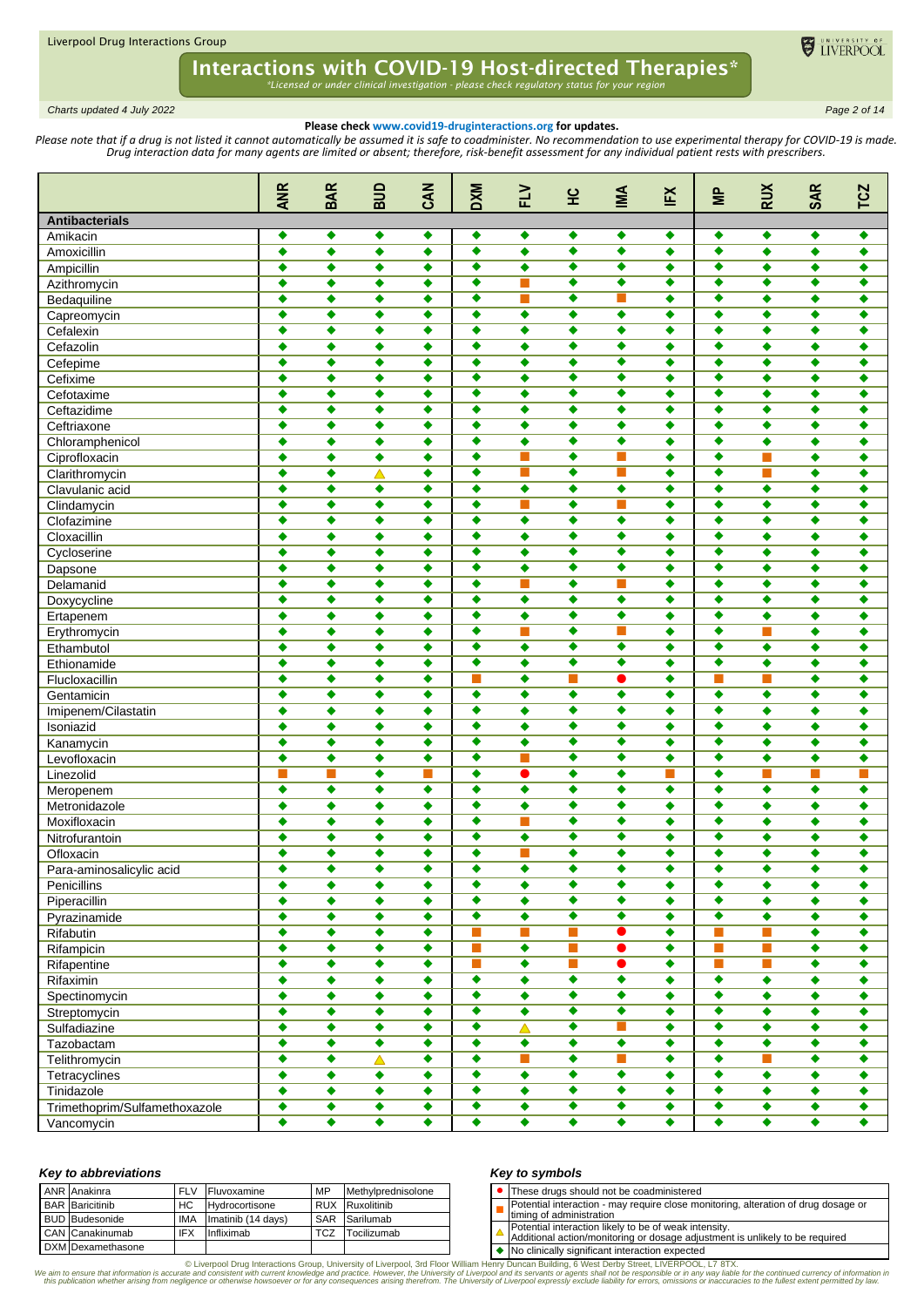

*Charts updated 4 July 2022 Page 3 of 14*

### **Please check www.covid19-druginteractions.org for updates.**

Please note that if a drug is not listed it cannot automatically be assumed it is safe to coadminister. No recommendation to use experimental therapy for COVID-19 is made. *Drug interaction data for many agents are limited or absent; therefore, risk-benefit assessment for any individual patient rests with prescribers.* 

|                                                | <b>ANR</b>           | <b>BAR</b>           | ana                  | <b>CAN</b>       | <b>DXM</b>           | FLV                  | 잎                    | MA                        | EX                   | $\approx$        | <b>RUX</b>                  | <b>SAR</b>           | <b>TCZ</b>       |
|------------------------------------------------|----------------------|----------------------|----------------------|------------------|----------------------|----------------------|----------------------|---------------------------|----------------------|------------------|-----------------------------|----------------------|------------------|
| Anti-coagulant, Anti-platelet and Fibrinolytic |                      |                      |                      |                  |                      |                      |                      |                           |                      |                  |                             |                      |                  |
| Acenocoumarol                                  |                      | ٠                    | ٠                    | △                |                      |                      |                      |                           | △                    |                  | ٠                           | △                    | △                |
| Apixaban                                       | △                    | ٠                    | ٠                    | Δ                | т                    | П                    | ٠                    | П                         | △                    |                  | ٠                           | $\blacktriangle$     | $\blacktriangle$ |
| Argatroban                                     | ٠                    | ٠                    | ٠                    | ٠                | ٠                    | ٠                    | ٠                    | $\bullet$                 | ٠                    | $\blacksquare$   | ٠                           | ٠                    | ۰                |
| Aspirin (anti-platelet)                        | ٠                    | ٠                    | ٠                    | ٠                | т                    | $\bullet$            | П                    | ٠                         | ٠                    | П                | $\bullet$                   | $\bullet$            | ۰                |
| Betrixaban                                     | $\ddot{\bullet}$     | ٠                    | ٠                    | ٠                | П                    | $\blacksquare$       | ٠                    | ٠                         | ٠                    |                  | ٠                           | ٠                    | ٠                |
| Clopidogrel                                    | $\triangle$          | ٠                    | ٠                    | Δ                | ٠                    | ●                    | ٠                    | П                         | $\blacktriangle$     | ٠                | ٠                           | $\blacktriangle$     | $\blacktriangle$ |
| Clopidogrel (recently stented patients)        | $\triangle$          | ٠                    | ٠                    | $\blacktriangle$ | ٠                    | ●                    | ٠                    | ●                         | $\blacktriangle$     | $\bullet$        | ٠                           | $\blacktriangle$     | $\blacktriangle$ |
| Dabigatran                                     | ٠                    | ٠                    | ٠                    | ٠                |                      | ×.                   | ٠                    | ٠                         | ٠                    |                  | П                           | ٠                    | ٠                |
| Dalteparin                                     | ٠                    | ٠                    | ٠                    | ٠                | ٠                    | ٠                    | $\bullet$            | $\overline{\bullet}$      | ٠                    | ٠                | ٠                           | ٠                    | $\bullet$        |
| Dipyridamole                                   | ٠                    | ٠                    | ٠                    | ٠                | ٠                    | ٠                    | ٠                    | ٠                         | ٠                    | $\bullet$        | ٠                           | ٠                    | $\bullet$        |
| Edoxaban                                       | ٠                    | ٠                    | ٠                    | ٠                | П                    |                      | ٠                    | ٠                         | ٠                    |                  | П                           | ٠                    | ٠                |
| Enoxaparin                                     | ٠                    | ٠                    | ٠                    | ٠                | ٠                    | ٠                    | ٠                    | ٠                         | ٠                    | $\bullet$        | ٠                           | ٠                    | ٠                |
| Fondaparinux                                   | ٠                    | ٠                    | ٠                    | ٠                | ٠                    | ٠                    | ٠                    | ٠                         | ٠                    | ٠                | ٠                           | ٠                    | ٠                |
| Heparin                                        | ٠                    | ٠                    | ٠                    | ٠                | ٠                    | ٠                    | ٠                    | ۰                         | ٠                    | ٠                | ٠                           | ٠                    | ۰                |
| Phenprocoumon                                  | $\blacktriangle$     | ٠                    | ٠                    | Δ                | т                    | П                    | П                    | ●                         | $\blacktriangle$     | П                | $\bullet$                   | $\blacktriangle$     | $\blacktriangle$ |
| Prasugrel                                      | △                    | ٠                    | ٠                    | △                | ٠                    | ٠                    | ٠                    | ٠                         | △                    | ٠                | ٠                           | $\blacktriangle$     | $\blacktriangle$ |
| Rivaroxaban                                    | $\blacktriangle$     | ٠                    | ٠                    | △                | m.                   | m.                   | $\bullet$            | П                         | △                    | <b>COL</b>       | ٠                           | $\blacktriangle$     | $\blacktriangle$ |
| Streptokinase                                  | $\bullet$            | ٠                    | ٠                    | ٠                | ٠                    | ٠                    | ٠                    | $\overline{\bullet}$      | ٠                    | $\bullet$        | ٠                           | ٠                    | ۰                |
| Ticagrelor                                     | △                    | ٠                    | ٠                    | $\blacktriangle$ | ٠                    | ×.                   | ٠                    | П                         | $\blacktriangle$     | ٠                | Δ                           | Δ                    | $\blacktriangle$ |
| Tinzaparin                                     | ٠                    | ٠                    | ٠                    | ٠                | ٠                    | $\bullet$            | $\bullet$            | $\overline{\bullet}$      | ٠                    | ٠                | ٠                           | $\bullet$            | ۰                |
| Warfarin                                       | △                    | ٠                    | ٠                    | $\blacktriangle$ | п                    | П                    | П                    | ●                         | Δ                    | <b>Tale</b>      | ٠                           | $\blacktriangle$     | Δ                |
| <b>Anticonvulsants</b>                         |                      |                      |                      |                  |                      |                      |                      |                           |                      |                  |                             |                      |                  |
| <b>Brivaracetam</b>                            | ٠                    | ٠                    | ٠                    | ٠                | ٠                    | Δ                    | ٠                    | ٠                         | ٠                    | ٠                | ٠                           | ٠                    | ٠                |
| Carbamazepine                                  | △                    | ٠                    | ٠                    | △                | П                    | m.                   | П                    | $\bullet$                 | △                    | ш                | П                           | $\blacktriangle$     | $\triangle$      |
| Clonazepam                                     | ٠                    | ٠                    | ٠                    | ٠                | ٠                    | П                    | $\bullet$            | П                         | ٠                    | $\ddot{\bullet}$ | ٠                           | ٠                    | ۰                |
| Eslicarbazepine                                | ٠                    | ٠                    | ٠                    | ٠                | т                    | $\bullet$            | П                    | $\bullet$                 | ٠                    |                  | П                           | $\bullet$            | $\bullet$        |
| Ethosuximide                                   | ٠                    | ٠                    | ٠                    | ٠                | ٠                    | П                    | ٠                    | П                         | ٠                    | ٠                | ٠                           | ٠                    | ٠                |
| Gabapentin                                     | ٠                    | ٠                    | ٠                    | ٠                | ٠                    | <b>The State</b>     | $\bullet$            | ٠                         | ٠                    | ٠                | ٠                           | ٠                    | $\bullet$        |
| Lacosamide                                     | ٠                    | ٠                    | ٠                    | ٠                | ٠                    | <b>The State</b>     | ٠                    | ٠                         | ٠                    | $\bullet$        | ٠                           | ٠                    | ٠                |
| Lamotrigine                                    | ٠                    | ٠                    | ٠                    | ٠                | ٠                    | ı.                   | ٠                    | ٠                         | ٠                    | ٠                | ٠                           | ٠                    | ٠                |
| Levetiracetam                                  | ٠                    | ٠                    | ٠                    | ٠                | ٠                    | m.                   | ٠                    | ٠                         | ٠                    | $\bullet$        | ٠                           | ٠                    | $\bullet$        |
| Oxcarbazepine                                  | ٠                    | ٠                    | ٠                    | ٠                | T.                   | ٠                    | П                    | O                         | ٠                    | <b>Tale</b>      | П                           | ٠                    | $\bullet$        |
| Perampanel                                     | ٠                    | ٠                    | ٠                    | ٠                | ٠                    | П                    | $\bullet$            |                           | ٠                    | ٠                | ٠                           | ٠                    | ٠                |
| Phenobarbital (Phenobarbitone)                 | $\blacktriangle$     | ٠                    | ٠                    | Δ                | П                    | m.                   | П                    | ●                         | $\blacktriangle$     | <b>The State</b> | П                           | Δ                    | $\blacktriangle$ |
| Phenytoin                                      | $\blacktriangle$     | ٠                    | ٠                    | Δ                | П                    | П                    | П                    | ●                         | $\blacktriangle$     | <b>COL</b>       | П                           | $\blacktriangle$     | Δ                |
| Pregabalin                                     | ٠                    | ٠                    | ٠                    | ٠                | ٠                    | ٠                    | ٠                    | ۰                         | ٠                    | ٠                | $\ddot{\bullet}$            | ٠                    | ۰                |
| Primidone                                      | $\blacktriangle$     | ٠                    | ٠                    | $\blacktriangle$ | т                    | П                    | П                    | ●                         | ▲                    |                  | П                           | $\blacktriangle$     | $\blacktriangle$ |
| Retigabine                                     | ٠                    | v                    | ٠                    | ٠                | ٠                    | ▼                    | ▼                    | ٠                         | ٠                    | ▼                | ◢<br>▼                      | ٠                    | ٠                |
| Rufinamide                                     | $\blacklozenge$      | $\bullet$            | ۰                    | ٠                | П                    | $\blacklozenge$      | П                    | $\overline{\bullet}$      | $\bullet$            | П                | $\mathcal{L}_{\mathcal{A}}$ | $\bullet$            | ۰                |
| Sultiame                                       | ٠                    | ٠                    | ۰                    | ٠                | ۰                    | ٠                    | ٠                    | ۰                         | ٠                    | ۰                | $\blacktriangle$            | ۰                    | $\bullet$        |
| Tiagabine                                      | ٠                    | ٠                    | ٠                    | ٠                | ۰                    | ш                    | ٠                    | $\overline{\mathbb{R}^n}$ | ٠                    | ٠                | $\blacklozenge$             | $\bullet$            | $\bullet$        |
| Topiramate                                     | $\overline{\bullet}$ | $\overline{\bullet}$ | $\overline{\bullet}$ | $\bullet$        | $\overline{\bullet}$ | $\overline{\bullet}$ | $\overline{\bullet}$ | $\overline{\bullet}$      | $\overline{\bullet}$ | ٠                | $\overline{\phantom{a}}$    | $\overline{\bullet}$ | $\bullet$        |
| Valproate (Divalproex)                         | $\bullet$            | ٠                    | $\blacklozenge$      | ٠                | $\bullet$            | П                    | $\bullet$            | $\overline{\bullet}$      | ٠                    | ۰                | $\blacklozenge$             | ۰                    | ۰                |
| Vigabatrin                                     | $\blacklozenge$      | $\blacklozenge$      | $\blacklozenge$      | $\blacklozenge$  | $\blacklozenge$      | $\overline{\bullet}$ | ٠                    | $\overline{\bullet}$      | $\blacklozenge$      | $\blacklozenge$  | $\blacklozenge$             | $\blacklozenge$      | $\blacklozenge$  |
| Zonisamide                                     | $\bullet$            | $\blacklozenge$      | $\blacklozenge$      | $\blacklozenge$  | $\overline{\bullet}$ | $\blacklozenge$      | $\overline{\bullet}$ | $\overline{\bullet}$      | ٠                    | $\bullet$        | $\blacklozenge$             | ۰                    | $\bullet$        |

### *Key to abbreviations*

|  | <b>ANR</b> Anakinra    | <b>FLV</b> | Fluvoxamine        | MP         | Methylprednisolone |
|--|------------------------|------------|--------------------|------------|--------------------|
|  | <b>BAR</b> Baricitinib | HC.        | Hydrocortisone     |            | RUX Ruxolitinib    |
|  | <b>BUD</b> Budesonide  | IMA        | Imatinib (14 days) |            | SAR Sarilumab      |
|  | CAN Canakinumab        | <b>IFX</b> | Infliximab         | <b>TCZ</b> | Tocilizumab        |
|  | DXM Dexamethasone      |            |                    |            |                    |

### *Key to symbols*

- ⚫ These drugs should not be coadministered
- П Potential interaction - may require close monitoring, alteration of drug dosage or
- timing of administration
- Potential interaction likely to be of weak intensity. Additional action/monitoring or dosage adjustment is unlikely to be required
- 

◆ No clinically significant interaction expected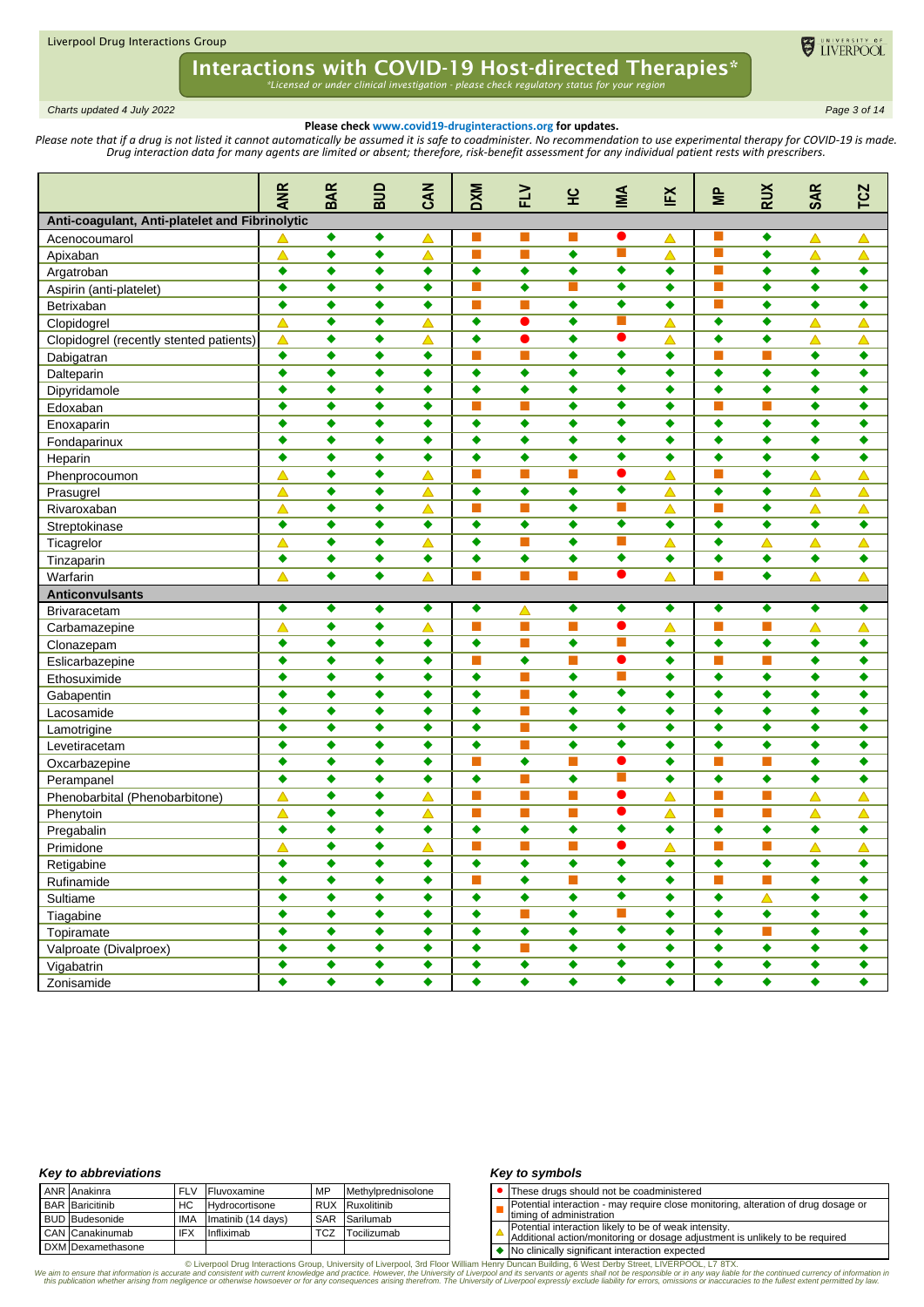

*Charts updated 4 July 2022 Page 4 of 14*

### **Please check www.covid19-druginteractions.org for updates.**

Please note that if a drug is not listed it cannot automatically be assumed it is safe to coadminister. No recommendation to use experimental therapy for COVID-19 is made. *Drug interaction data for many agents are limited or absent; therefore, risk-benefit assessment for any individual patient rests with prescribers.* 

|                           | <b>ANR</b>           | <b>BAR</b>      | ana             | CAN       | <b>DXM</b>     | FLV                         | 잎                           | IMA                   | ĬΞ              | $\equiv$                    | <b>RUX</b>           | <b>SAR</b>      | <b>TCZ</b>           |
|---------------------------|----------------------|-----------------|-----------------|-----------|----------------|-----------------------------|-----------------------------|-----------------------|-----------------|-----------------------------|----------------------|-----------------|----------------------|
| Antidepressants           |                      |                 |                 |           |                |                             |                             |                       |                 |                             |                      |                 |                      |
| Agomelatine               | ٠                    | ٠               | ٠               | ٠         | ۰              | $\bullet$                   | ٠                           | ٠                     | ٠               | ٠                           | ۰                    | ٠               | ۰                    |
| Amitriptyline             | $\bullet$            | ٠               | ٠               | ٠         | $\bullet$      | $\blacksquare$              | ٠                           | $\blacktriangle$      | ٠               | ٠                           | ٠                    | $\bullet$       | ٠                    |
| Bupropion                 | ٠                    | ٠               | ٠               | ٠         | ٠              | <b>The State</b>            | ٠                           | ٠                     | ٠               | ٠                           | ٠                    | ٠               | ٠                    |
| Citalopram                | ٠                    | ٠               | ٠               | ٠         | ٠              | <b>The State</b>            | ٠                           | $\blacktriangle$      | ٠               | ٠                           | ٠                    | ٠               | ٠                    |
| Clomipramine              | $\bullet$            | $\bullet$       | ٠               | ٠         | $\bullet$      | п                           | $\bullet$                   | $\blacktriangle$      | ٠               | $\bullet$                   | ٠                    | $\bullet$       | ٠                    |
| Desipramine               | $\bullet$            | $\bullet$       | ٠               | ٠         | ٠              | <b>The State</b>            | ٠                           | $\blacktriangle$      | ٠               | ٠                           | ٠                    | ٠               | ٠                    |
| Doxepin                   | $\bullet$            | $\blacklozenge$ | ٠               | $\bullet$ | $\bullet$      | п                           | $\bullet$                   | $\triangle$           | ٠               | ٠                           | ٠                    | ٠               | ٠                    |
| Duloxetine                | ٠                    | ٠               | ٠               | ٠         | ٠              | $\bullet$                   | ٠                           | Δ                     | ٠               | ٠                           | ٠                    | $\bullet$       | ٠                    |
| Escitalopram              | ٠                    | ٠               | ٠               | ٠         | ٠              | $\blacksquare$              | ٠                           | Δ                     | ٠               | ٠                           | ٠                    | ٠               | ٠                    |
| Fluoxetine                | $\bullet$            | $\bullet$       | ٠               | ٠         | ٠              | П                           | $\bullet$                   | $\triangle$           | ٠               | ٠                           | ٠                    | $\bullet$       | ٠                    |
| Imipramine                | $\bullet$            | $\bullet$       | ٠               | ٠         | ٠              | п                           | ٠                           | $\triangle$           | ٠               | $\bullet$                   | ٠                    | ٠               | ٠                    |
| Lithium                   | $\bullet$            | ٠               | ٠               | ٠         | П              | П                           | П                           | ٠                     | $\bullet$       |                             | $\bullet$            | ٠               | ٠                    |
| Maprotiline               | ٠                    | ٠               | ٠               | ٠         | ٠              | П                           | ۰                           | △                     | ٠               | $\bullet$                   | ٠                    | $\bullet$       | ٠                    |
| Mianserin                 | ٠                    | ٠               | ٠               | ٠         | ٠              | <b>The State</b>            | ٠                           | $\blacktriangle$      | ٠               | ٠                           | ٠                    | ٠               | ٠                    |
| Milnacipran               | ٠                    | ٠               | ٠               | ٠         | ٠              | <b>The State</b>            | ٠                           | $\bullet$             | ٠               | ٠                           | ٠                    | ٠               | ٠                    |
| Mirtazapine               | $\bullet$            | $\bullet$       | ٠               | ٠         | $\bullet$      | П                           | $\bullet$                   | $\blacktriangle$      | $\bullet$       | $\bullet$                   | $\bullet$            | $\bullet$       | ٠                    |
| Nefazodone                | $\bullet$            | $\bullet$       | ٠               | ٠         | ٠              | <b>The State</b>            | ٠                           | П                     | ٠               | ٠                           | П                    | ٠               | ٠                    |
| Nortriptyline             | $\bullet$            | ٠               | ٠               | ٠         | ٠              | П                           | ٠                           | $\blacktriangle$      | ٠               | ٠                           | ٠                    | ٠               | ٠                    |
| Paroxetine                | ٠                    | $\bullet$       | ٠               | ٠         | ٠              | п                           | $\bullet$                   | m.                    | ٠               | $\bullet$                   | ٠                    | ٠               | ٠                    |
| Phenelzine                | ٠                    | ٠               | ٠               | ٠         | ٠              | ●                           | ٠                           | ٠                     | ٠               | ٠                           | ٠                    | ٠               | ٠                    |
| Reboxetine                | ٠                    | $\bullet$       | ٠               | ٠         | ٠              | П                           | $\bullet$                   | П                     | ٠               | ٠                           | ٠                    | $\bullet$       | ٠                    |
|                           | $\bullet$            | $\bullet$       | ٠               | ٠         | ٠              | ш                           | ٠                           | ٠                     | ٠               | ٠                           | ٠                    | ٠               | ٠                    |
| Sertraline                | $\bullet$            | ٠               | ٠               | ٠         | m.             | П                           | П                           | $\bullet$             | $\bullet$       |                             | П                    | ٠               | ٠                    |
| St John's wort            | ٠                    | ٠               | ٠               | ٠         | ٠              | $\bullet$                   | $\bullet$                   | ٠                     | ٠               | $\bullet$                   | ٠                    | $\bullet$       | ٠                    |
| Tranylcypromine           | ٠                    | ٠               |                 |           | ٠              | П                           | ٠                           | П                     | ٠               | ٠                           | ٠                    | ٠               | ٠                    |
| Trazodone                 | $\bullet$            |                 | ٠               | ٠         | ٠              | <b>The State</b>            | ٠                           |                       | ٠               | ٠                           | ٠                    | ٠               | ٠                    |
| Trimipramine              | $\bullet$            | ٠<br>$\bullet$  | ٠               | ٠         |                | П                           | $\bullet$                   | $\blacktriangle$      |                 | $\bullet$                   | $\bullet$            |                 |                      |
| Venlafaxine               | ٠                    |                 | ٠               | ٠         | $\bullet$      | П                           | $\bullet$                   | $\blacktriangle$<br>П | ٠<br>٠          | ٠                           |                      | $\bullet$       | ٠                    |
| Vortioxetine              |                      | $\bullet$       | ٠               | ٠         | ٠              |                             |                             |                       |                 |                             | ٠                    | ٠               | ٠                    |
| <b>Anti-diabetics</b>     |                      |                 |                 |           |                |                             |                             |                       |                 |                             |                      |                 |                      |
| Acarbose                  | ٠                    | ٠               | ٠               | ٠         | ۰              |                             | ٠                           | ٠                     | ٠               | ٠                           | ٠                    | ٠               | $\bullet$            |
| Canagliflozin             | ٠                    | $\blacklozenge$ | $\blacklozenge$ | ٠         | ×              | П                           | П                           | $\overline{\bullet}$  | ٠               |                             | $\bullet$            | $\bullet$       | ٠                    |
| Dapagliflozin             | $\bullet$            | $\blacklozenge$ | ٠               | ٠         | П              | П                           | П                           | $\bullet$             | ٠               |                             | $\bullet$            | $\bullet$       | ٠                    |
| Dulaglutide               | $\bullet$            | $\bullet$       | ٠               | ٠         | <b>Tale</b>    | <b>The State</b>            | $\blacksquare$              | ٠                     | ٠               | <b>The State</b>            | ٠                    | ٠               | ٠                    |
| Empagliflozin             | $\blacklozenge$      | ٠               | ٠               | ٠         | п              | П                           | П                           | ٠                     | ٠               |                             | П                    | ٠               | ٠                    |
| Exenatide                 | $\bullet$            | ٠               | ٠               | ٠         | m.             | П                           | П                           | ٠                     | ٠               |                             | ٠                    | ٠               | ٠                    |
| Glibenclamide (Glyburide) | ٠                    | ٠               | ٠               | ٠         | п              | П                           | П                           | П                     | ٠               | <b>COL</b>                  | ٠                    | ٠               | ٠                    |
| Gliclazide                | $\bullet$            | ٠               | ٠               | ٠         | ш              |                             | П                           | П                     | ٠               |                             | ٠                    | ٠               | ٠                    |
| Glimepiride               |                      |                 |                 |           | $\blacksquare$ | $\overline{\phantom{a}}$    | <u>is a</u>                 | <u>in the set</u>     |                 | <b>Talling</b>              |                      |                 |                      |
| Glipizide                 | $\bullet$            | ۰               | ٠               | ٠         | П              | п                           | T.                          | П                     | ۰               | $\mathcal{C}^{\mathcal{A}}$ | ۰                    | ۰               | ٠                    |
| Insulin                   | $\ddot{\bullet}$     | $\bullet$       | ٠               | ٠         | П              | п                           | П                           | $\overline{\bullet}$  | ٠               | $\mathcal{C}^{\mathcal{A}}$ | $\blacklozenge$      | $\bullet$       | $\blacklozenge$      |
| Linagliptin               | ٠                    | ٠               | ٠               | ۰         | П              | <b>The State</b>            | T.                          | ٠                     | ٠               | T.                          | ۰                    | ۰               | $\bullet$            |
| Liraglutide               | ٠                    | ۰               | ٠               | ٠         | ×              | п                           | $\mathbb{R}^n$              | $\overline{\bullet}$  | ٠               | П                           | ۰                    | ۰               | ۰                    |
| Metformin                 | $\bullet$            | $\bullet$       | ٠               | ۰         | $\blacksquare$ | п                           | $\mathcal{L}_{\mathcal{A}}$ | $\overline{\bullet}$  | ۰               | T.                          | $\blacklozenge$      | $\blacklozenge$ | $\bullet$            |
| Nateglinide               | $\bullet$            | $\bullet$       | ٠               | ٠         | $\mathbf{r}$   | $\overline{\phantom{a}}$    | $\mathcal{L}_{\mathcal{A}}$ | T.                    | $\bullet$       | T.                          | $\blacklozenge$      | ۰               | ۰                    |
| Pioglitazone              | $\overline{\bullet}$ | $\bullet$       | ٠               | ٠         | П              | П                           | П                           | $\overline{\bullet}$  | $\bullet$       | T.                          | $\overline{\bullet}$ | $\bullet$       | $\overline{\bullet}$ |
| Repaglinide               | $\bullet$            | ۰               | ۰               | ٠         | П              | П                           | П                           | П                     | ٠               | T.                          | $\blacklozenge$      | ۰               | $\bullet$            |
| Rosiglitazone             | ۰                    | ۰               | ٠               | ۰         | П              | <b>I</b>                    | $\mathcal{C}_{\mathcal{A}}$ | $\overline{\bullet}$  | ٠               | T.                          | ۰                    | ۰               | ٠                    |
| Saxagliptin               | $\bullet$            | $\bullet$       | ٠               | ٠         | П              | п                           | $\mathcal{L}_{\mathcal{A}}$ | T.                    | ۰               | $\mathcal{C}^{\mathcal{A}}$ | $\blacklozenge$      | $\bullet$       | $\blacklozenge$      |
| Semaglutide               | $\bullet$            | $\bullet$       | ٠               | $\bullet$ | $\blacksquare$ | $\mathcal{L}_{\mathcal{A}}$ | $\mathcal{C}^{\mathcal{A}}$ | $\overline{\bullet}$  | $\blacklozenge$ | П                           | $\blacklozenge$      | $\bullet$       | $\blacklozenge$      |
| Sitagliptin               | $\bullet$            | ۰               | ٠               | ٠         | П              | П                           | T.                          | $\overline{\bullet}$  | ۰               | T.                          | ۰                    | ۰               | ۰                    |
| Tolbutamide               | $\blacklozenge$      | ٠               | ٠               | ٠         | $\blacksquare$ | п                           | T.                          | T.                    | $\blacklozenge$ | T.                          | $\blacklozenge$      | $\blacklozenge$ | $\blacklozenge$      |
| Vildagliptin              | $\bullet$            | ۰               | ٠               | ٠         | $\blacksquare$ | $\Box$                      | <b>The State</b>            | $\overline{\bullet}$  | $\blacklozenge$ | T.                          | $\blacklozenge$      | $\blacklozenge$ | $\blacklozenge$      |

#### *Key to abbreviations*

| ANR Anakinra           | <b>FLV</b> | MP<br>Fluvoxamine  |            | Methylprednisolone     |
|------------------------|------------|--------------------|------------|------------------------|
| <b>BAR</b> Baricitinib | HC.        | Hydrocortisone     |            | <b>RUX</b> Ruxolitinib |
| <b>BUD</b> Budesonide  | <b>IMA</b> | Imatinib (14 days) |            | SAR Sarilumab          |
| CAN Canakinumab        | IFX.       | Infliximab         | <b>TCZ</b> | Tocilizumab            |
| DXM Dexamethasone      |            |                    |            |                        |

### *Key to symbols*

⚫ These drugs should not be coadministered

П Potential interaction - may require close monitoring, alteration of drug dosage or

timing of administration

Potential interaction likely to be of weak intensity. Additional action/monitoring or dosage adjustment is unlikely to be required

◆ No clinically significant interaction expected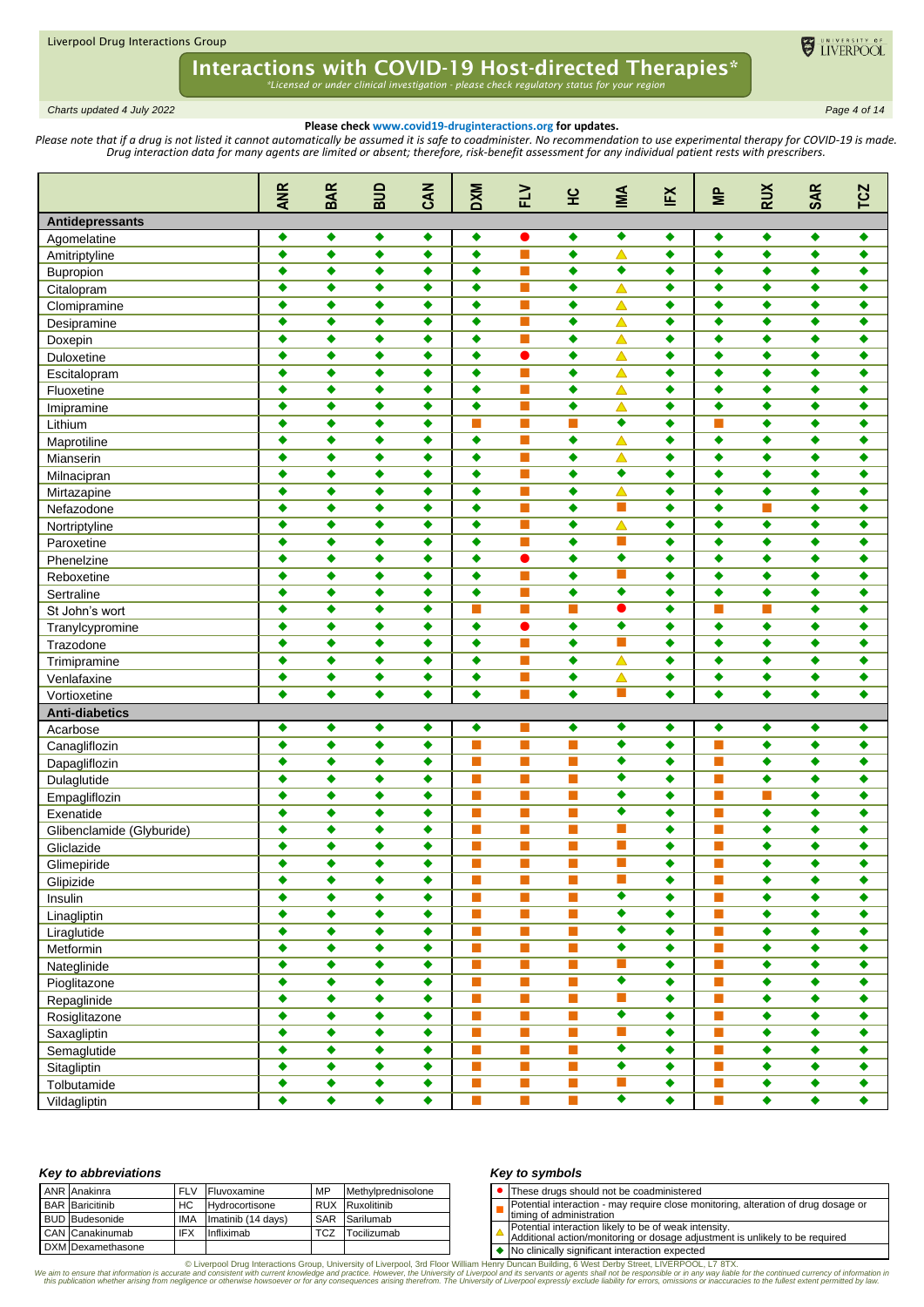

*Charts updated 4 July 2022 Page 5 of 14*

### **Please check www.covid19-druginteractions.org for updates.**

Please note that if a drug is not listed it cannot automatically be assumed it is safe to coadminister. No recommendation to use experimental therapy for COVID-19 is made. *Drug interaction data for many agents are limited or absent; therefore, risk-benefit assessment for any individual patient rests with prescribers.* 

|                       | <b>ANR</b>           | <b>BAR</b>           | ana                  | CAN                  | <b>DXM</b>           | $\geq$               | 잎                    | MA                   | ĔX                   | $\approx$            | <b>RUX</b>           | <b>SAR</b>           | <b>TCZ</b>           |
|-----------------------|----------------------|----------------------|----------------------|----------------------|----------------------|----------------------|----------------------|----------------------|----------------------|----------------------|----------------------|----------------------|----------------------|
| <b>Antifungals</b>    |                      |                      |                      |                      |                      |                      |                      |                      |                      |                      |                      |                      |                      |
| Amphotericin B        | ٠                    | ٠                    | ٠                    | ۰                    |                      | $\bullet$            |                      | ٠                    | ۰                    |                      | $\blacklozenge$      | $\blacklozenge$      | ۰                    |
| Anidulafungin         | $\ddot{\bullet}$     | $\ddot{\bullet}$     | $\overline{\bullet}$ | $\bullet$            | $\ddot{\bullet}$     | $\ddot{\bullet}$     | $\ddot{\bullet}$     | $\overline{\bullet}$ | $\bullet$            | $\blacklozenge$      | $\bullet$            | $\bullet$            | $\ddot{\bullet}$     |
| Caspofungin           | ٠                    | $\bullet$            | ٠                    | ٠                    | ٠                    | $\bullet$            | ٠                    | ٠                    | ٠                    | $\bullet$            | $\bullet$            | ٠                    | ٠                    |
| Fluconazole           | ٠                    | $\bullet$            | $\overline{\bullet}$ | ٠                    | $\bullet$            | <b>The State</b>     | ٠                    | $\blacktriangle$     | ٠                    | $\bullet$            | m.                   | $\bullet$            | ٠                    |
| Flucytosine           | $\bullet$            | $\bullet$            | ٠                    | ٠                    | $\bullet$            | $\bullet$            | $\bullet$            | ш                    | $\bullet$            | $\bullet$            | $\bullet$            | $\bullet$            | ٠                    |
| Griseofulvin          | ٠                    | $\bullet$            | $\overline{\bullet}$ | ٠                    | π                    | П                    | $\blacksquare$       | П                    | $\bullet$            | П                    | П                    | $\bullet$            | ٠                    |
| Isavuconazole         | $\bullet$            | $\bullet$            | $\overline{\bullet}$ | ٠                    | $\bullet$            | $\triangle$          | $\bullet$            | $\blacktriangle$     | $\bullet$            | $\bullet$            | П                    | $\bullet$            | $\bullet$            |
| Itraconazole          | ٠                    | $\bullet$            | $\blacktriangle$     | $\bullet$            | $\bullet$            | П                    | $\bullet$            | П                    | ٠                    | $\overline{\bullet}$ | П                    | $\bullet$            | $\bullet$            |
| Ketoconazole          | $\bullet$            | ٠                    | $\triangle$          | ٠                    | $\bullet$            | <b>Tale</b>          | ٠                    | $\bullet$            | $\bullet$            | $\blacklozenge$      | m.                   | ٠                    | ٠                    |
| Micafungin            | $\bullet$            | $\bullet$            | ٠                    | ٠                    | $\bullet$            | $\bullet$            | ٠                    | ٠                    | $\bullet$            | $\bullet$            | $\overline{\bullet}$ | ٠                    | ٠                    |
| Miconazole            | $\bullet$            | $\bullet$            | ٠                    | ٠                    | $\bullet$            | $\bullet$            | ٠                    | <b>COL</b>           | $\bullet$            | $\bullet$            | $\Box$               | $\bullet$            | ٠                    |
| Nystatin              | ٠                    | ٠                    | ٠                    | ٠                    | ٠                    | ٠                    | ۰                    | $\overline{\bullet}$ | ٠                    | ٠                    | ٠                    | ٠                    | ٠                    |
| Posaconazole          | ٠                    | ٠                    | △                    | ٠                    | ٠                    | ٠                    | ٠                    | I.                   | ٠                    | $\bullet$            | m.                   | ٠                    | ٠                    |
| Terbinafine           | ٠                    | $\ddot{\bullet}$     | $\overline{\bullet}$ | ٠                    | ٠                    |                      | $\bullet$            | ٠                    | ٠                    | ٠                    | $\bullet$            | $\ddot{\bullet}$     | ٠                    |
| Voriconazole          | $\bullet$            | $\bullet$            | $\blacktriangle$     | ٠                    | $\bullet$            |                      | $\bullet$            | m.                   | $\bullet$            | $\bullet$            | m.                   | $\bullet$            | $\bullet$            |
| <b>Antihistamines</b> |                      |                      |                      |                      |                      |                      |                      |                      |                      |                      |                      |                      |                      |
| Cetirizine            | ٠                    | ٠                    | ٠                    | ٠                    | $\bullet$            | ٠                    | ٠                    | $\bullet$            | ٠                    | $\bullet$            | ۰                    | ٠                    | ٠                    |
| Fexofenadine          | ٠                    | ٠                    | ٠                    | ٠                    | $\bullet$            | $\bullet$            | $\bullet$            | $\bullet$            | $\bullet$            | $\bullet$            | ۰                    | ٠                    | ٠                    |
| Loratadine            | ٠                    | $\bullet$            | $\bullet$            | $\bullet$            | $\bullet$            | Δ                    | $\bullet$            | $\blacktriangle$     | $\bullet$            | $\bullet$            | $\bullet$            | $\bullet$            | $\bullet$            |
| <b>Antimalarials</b>  |                      |                      |                      |                      |                      |                      |                      |                      |                      |                      |                      |                      |                      |
| Amodiaquine           | ٠                    | ٠                    | ٠                    | ٠                    | ٠                    | ٠                    | ۰                    | ۰                    | ٠                    | $\bullet$            | ۰                    | ٠                    | ٠                    |
| Artemether            | ٠                    | $\bullet$            | ٠                    | ٠                    | ٠                    | ٠                    | ٠                    | ٠                    | ٠                    | $\bullet$            | ٠                    | ٠                    | ٠                    |
| Artesunate            | $\overline{\bullet}$ | $\overline{\bullet}$ | $\overline{\bullet}$ | $\overline{\bullet}$ | $\overline{\bullet}$ | $\overline{\bullet}$ | $\overline{\bullet}$ | $\overline{\bullet}$ | $\overline{\bullet}$ | $\overline{\bullet}$ | $\overline{\bullet}$ | $\overline{\bullet}$ | $\overline{\bullet}$ |
| Atovaquone            | $\overline{\bullet}$ | $\overline{\bullet}$ | $\overline{\bullet}$ | $\overline{\bullet}$ | $\overline{\bullet}$ | $\overline{\bullet}$ | $\overline{\bullet}$ | $\overline{\bullet}$ | $\overline{\bullet}$ | $\overline{\bullet}$ | $\overline{\bullet}$ | $\overline{\bullet}$ | $\overline{\bullet}$ |
| Chloroquine           | п                    |                      | $\overline{\bullet}$ | m.                   | T.                   | <b>The State</b>     | П                    | ш                    | m.                   |                      | П                    | П                    | m,                   |
| Halofantrine          | $\overline{\bullet}$ | $\overline{\bullet}$ | $\overline{\bullet}$ | $\overline{\bullet}$ | $\overline{\bullet}$ | $\bullet$            | $\bullet$            | $\bullet$            | $\bullet$            | $\bullet$            | $\bullet$            | $\blacktriangle$     | △                    |
| Hydroxychloroquine    | П                    | П                    | ٠                    | m.                   | ш                    | <b>The State</b>     | <b>Tale</b>          | <b>Tale</b>          | п                    | ш                    | m.                   | п                    | п                    |
| Lumefantrine          | $\overline{\bullet}$ | $\overline{\bullet}$ | $\overline{\bullet}$ | $\overline{\bullet}$ | $\overline{\bullet}$ | $\bullet$            | ٠                    | <b>COL</b>           | $\overline{\bullet}$ | $\bullet$            | $\overline{\bullet}$ | ٠                    | ٠                    |
| Mefloquine            | ٠                    | ٠                    | ٠                    | ٠                    | ٠                    |                      | ٠                    | m.                   | ٠                    | ٠                    | ٠                    | ٠                    | ٠                    |
| Piperaquine           | $\overline{\bullet}$ | $\overline{\bullet}$ | $\overline{\bullet}$ | $\overline{\bullet}$ | $\overline{\bullet}$ |                      | $\bullet$            | П                    | $\overline{\bullet}$ | $\bullet$            | $\overline{\bullet}$ | $\ddot{\bullet}$     | $\ddot{\bullet}$     |
| Primaquine            | П                    | П                    | $\ddot{\bullet}$     | П                    | $\bullet$            |                      | $\bullet$            | ٠                    | П                    | ٠                    | П                    | m,                   | П                    |
| Proguanil             | $\overline{\bullet}$ | $\overline{\bullet}$ | $\overline{\bullet}$ | $\overline{\bullet}$ | $\overline{\bullet}$ | $\triangle$          | $\bullet$            | П                    | $\overline{\bullet}$ | $\bullet$            | $\overline{\bullet}$ | $\ddot{\bullet}$     | $\bullet$            |
| Pyrimethamine         | п                    | П                    | $\bullet$            | п                    | $\bullet$            | $\blacktriangle$     | $\bullet$            | $\overline{\bullet}$ | m.                   | $\bullet$            | П                    | m,                   | m,                   |
| Quinine               | $\overline{\bullet}$ | $\overline{\bullet}$ | $\overline{\bullet}$ | $\overline{\bullet}$ | $\overline{\bullet}$ | П                    | $\ddot{\bullet}$     | П                    | $\overline{\bullet}$ | $\bullet$            | $\overline{\bullet}$ | ٠                    | $\bullet$            |
| Sulfadoxine           | ٠                    | $\overline{\bullet}$ | $\overline{\bullet}$ | $\overline{\bullet}$ | ٠                    | ٠                    | ٠                    | $\overline{\bullet}$ | $\overline{\bullet}$ | ٠                    | ٠                    | ٠                    | ٠                    |

### *Key to abbreviations*

|  | <b>ANR</b> Anakinra    | <b>FLV</b> | Fluvoxamine        | MP  | Methylprednisolone |
|--|------------------------|------------|--------------------|-----|--------------------|
|  | <b>BAR</b> Baricitinib | HC.        | Hydrocortisone     |     | RUX Ruxolitinib    |
|  | <b>BUD</b> Budesonide  | <b>IMA</b> | Imatinib (14 days) | SAR | Sarilumab          |
|  | CAN Canakinumab        | <b>IFX</b> | Infliximab         | TCZ | Tocilizumab        |
|  | DXM Dexamethasone      |            |                    |     |                    |

### *Key to symbols*

- ⚫ These drugs should not be coadministered
- П Potential interaction - may require close monitoring, alteration of drug dosage or
- timing of administration
- Potential interaction likely to be of weak intensity. Additional action/monitoring or dosage adjustment is unlikely to be required
- 

◆ No clinically significant interaction expected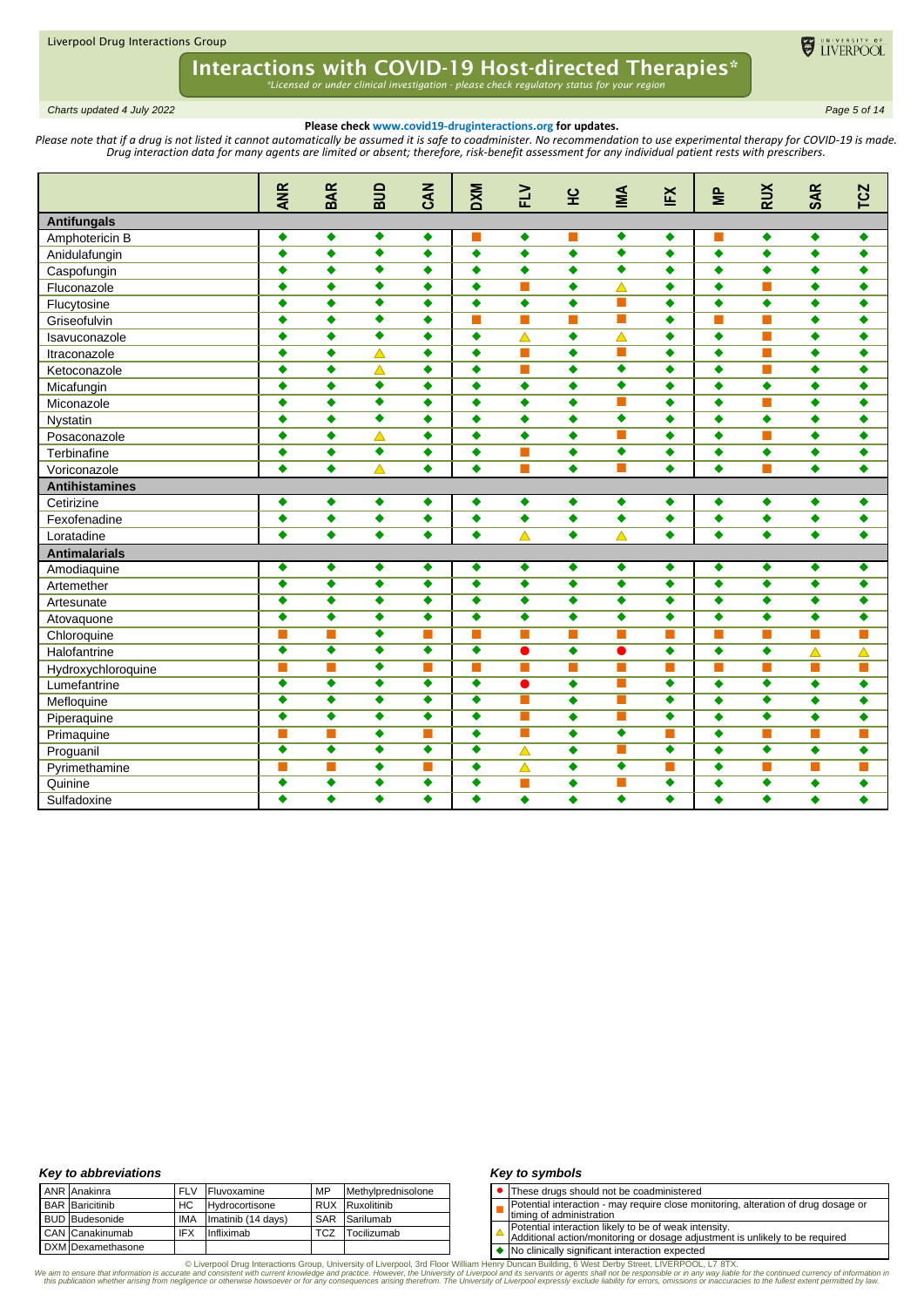

*Charts updated 4 July 2022 Page 6 of 14*

## **Please check www.covid19-druginteractions.org for updates.**

Please note that if a drug is not listed it cannot automatically be assumed it is safe to coadminister. No recommendation to use experimental therapy for COVID-19 is made. *Drug interaction data for many agents are limited or absent; therefore, risk-benefit assessment for any individual patient rests with prescribers.* 

|                                        | <b>ANR</b>           | <b>BAR</b>           | ana                  | CAN                  | <b>DXM</b>           | FLV                       | 잎                    | IMA                         | EX                   | $\geq$                    | <b>RUX</b>           | <b>SAR</b>           | <b>TCZ</b>                |
|----------------------------------------|----------------------|----------------------|----------------------|----------------------|----------------------|---------------------------|----------------------|-----------------------------|----------------------|---------------------------|----------------------|----------------------|---------------------------|
| <b>Antipsychotics/Neuroleptics</b>     |                      |                      |                      |                      |                      |                           |                      |                             |                      |                           |                      |                      |                           |
| Amisulpride                            | ٠                    | ٠                    | ٠                    | ٠                    | ٠                    | ٠                         | ٠                    | ٠                           | ٠                    | ٠                         | ٠                    | ٠                    | ٠                         |
| Aripiprazole                           | $\blacklozenge$      | ٠                    | ٠                    | ٠                    | $\bullet$            | П                         | $\bullet$            | П                           | ٠                    | ٠                         | ٠                    | ٠                    | ٠                         |
| Asenapine                              | ٠                    | ٠                    | ٠                    | ٠                    | ٠                    | ı.                        | ٠                    | ٠                           | ٠                    | ٠                         | ٠                    | ٠                    | ٠                         |
| Chlorpromazine                         | $\bullet$            | ٠                    | ٠                    | ٠                    | ٠                    | П                         | ٠                    | Δ                           | ٠                    | ٠                         | ٠                    | ٠                    | ٠                         |
| Clozapine                              | п                    | П                    | ٠                    | п                    | ٠                    | П                         | $\ddot{\bullet}$     | m.                          | n.                   | ٠                         | П                    | m.                   | ×                         |
| Fluphenazine                           | $\blacklozenge$      | ٠                    | ۰                    | ٠                    | ٠                    | $\sim$                    | ٠                    | $\blacktriangle$            | ٠                    | ٠                         | ٠                    | ٠                    | ٠                         |
| Haloperidol                            | ٠                    | ٠                    | ٠                    | ٠                    | ٠                    | П                         | ٠                    | ш                           | ٠                    | ٠                         | ٠                    | ٠                    | ٠                         |
| Iloperidone                            | ٠                    | ٠                    | ۰                    | ٠                    | ٠                    | П                         | ٠                    | П                           | ٠                    | ٠                         | ٠                    | ٠                    | ٠                         |
| Levomepromazine                        | ٠                    | ٠                    | ۰                    | ٠                    | ٠                    | П                         | ٠                    | $\blacktriangle$            | ٠                    | ٠                         | ٠                    | ٠                    | ٠                         |
| Lumateperone                           | П                    |                      | ٠                    | П                    | ٠                    | $\bullet$                 | ٠                    | $\bullet$                   | п                    | ٠                         | П                    | ш                    | П                         |
| Lurasidone                             | $\bullet$            | ٠                    | ٠                    | ٠                    | $\bullet$            | П                         | ٠                    | П                           | ٠                    | ٠                         | ٠                    | ٠                    | ٠                         |
| Olanzapine                             | ٠                    | ٠                    | ٠                    | ٠                    | ٠                    | П                         | ٠                    | ٠                           | ٠                    | ٠                         | ٠                    | ٠                    | ٠                         |
| Paliperidone                           | $\bullet$            | ٠                    | ٠                    | ٠                    | ٠                    | Δ                         | ٠                    | ٠                           | ٠                    | ٠                         | ٠                    | ٠                    | ٠                         |
| Perazine                               | ٠                    | ٠                    | ٠                    | ٠                    | ٠                    | П                         | ٠                    | П                           | ٠                    | ٠                         | ٠                    | ٠                    | ٠                         |
| Periciazine                            | $\bullet$            | ٠                    | ۰                    | ٠                    | ٠                    | П                         | ٠                    | △                           | ٠                    | ٠                         | ٠                    | ٠                    | ٠                         |
| Perphenazine                           | ٠                    | ٠                    | ٠                    | ٠                    | ٠                    | П                         | ٠                    | △                           | ٠                    | ٠                         | ٠                    | ٠                    | ٠                         |
| Pimozide                               | ٠                    | ٠                    | ۰                    | ٠                    | ٠                    | ●                         | $\bullet$            | $\bullet$                   | ٠                    | ٠                         | ٠                    | ٠                    | ٠                         |
| Pipotiazine                            | ٠                    | ٠                    | $\bullet$            | ٠                    | ٠                    | П                         | ٠                    | $\blacktriangle$            | ٠                    | ٠                         | ٠                    | ٠                    | ٠                         |
| Quetiapine                             | ٠                    | ٠                    | $\overline{\bullet}$ | ٠                    | ٠                    |                           | ٠                    | m.                          | ٠                    | ٠                         | ٠                    | ٠                    | ٠                         |
| Risperidone                            | ٠                    | ٠                    | ٠                    | ٠                    | ٠                    | П                         | ٠                    | $\blacktriangle$            | ٠                    | ٠                         | ٠                    | ٠                    | ٠                         |
| Sulpiride                              | ٠                    | ٠                    | ٠                    | ٠                    | ٠                    | ٠                         | ٠                    | ٠                           | ٠                    | ٠                         | ٠                    | ٠                    | ٠                         |
| Thioridazine                           | ٠                    | ٠                    | ٠                    | ٠                    |                      | ●                         | П                    | ●                           | ٠                    | П                         | П                    | ٠                    | ٠                         |
| Tiapride                               | ٠                    | ٠                    | ٠                    | ٠                    | ٠                    | П                         | ٠                    | ٠                           | ٠                    | ٠                         | ٠                    | ٠                    | ٠                         |
| Ziprasidone                            | $\bullet$            | $\bullet$            | $\overline{\bullet}$ | ٠                    | $\bullet$            | П                         | ٠                    | Δ                           | ٠                    | ٠                         | ٠                    | ٠                    | ٠                         |
| Zotepine                               | ٠                    | ٠                    | ٠                    | ٠                    | ٠                    | П                         | ٠                    | ш                           | ٠                    | ٠                         | ٠                    | ٠                    | ٠                         |
| Zuclopenthixol                         | $\bullet$            | $\bullet$            | $\overline{\bullet}$ | ٠                    | ٠                    |                           | $\bullet$            | П                           | ٠                    | $\bullet$                 | ٠                    | ٠                    | ٠                         |
| <b>Antivirals</b>                      |                      |                      |                      |                      |                      |                           |                      |                             |                      |                           |                      |                      |                           |
| Aciclovir                              | ٠                    | ٠                    | ٠                    | ٠                    | ٠                    | ٠                         | ٠                    | ٠                           | ٠                    | ٠                         | ٠                    | ٠                    | ٠                         |
| Entecavir                              | ٠                    | ٠                    | ۰                    | ٠                    | $\bullet$            | ٠                         | ٠                    | ٠                           | ٠                    | ٠                         | ٠                    | ٠                    | ٠                         |
| Oseltamivir                            | ٠                    | ٠                    | ٠                    | ٠                    | ٠                    | ٠                         | ٠                    | ٠                           | ٠                    | ٠                         | ٠                    | ٠                    | ٠                         |
| Ribavirin                              | П                    | П                    | ٠                    | П                    | ٠                    | ٠                         | ٠                    | ٠                           | ×                    | ٠                         | П                    | П                    | ×                         |
| Valaciclovir (Valacyclovir)            | $\overline{\bullet}$ | $\overline{\bullet}$ | $\overline{\bullet}$ | $\overline{\bullet}$ | $\overline{\bullet}$ | $\overline{\bullet}$      | $\overline{\bullet}$ | $\overline{\bullet}$        | $\overline{\bullet}$ | $\overline{\bullet}$      | $\overline{\bullet}$ | $\overline{\bullet}$ | $\overline{\bullet}$      |
| <b>Anxiolytics/Hypnotics/Sedatives</b> |                      |                      |                      |                      |                      |                           |                      |                             |                      |                           |                      |                      |                           |
| Alprazolam                             | ٠                    | ٠                    | ٠                    | ٠                    | ٠                    |                           | ٠                    |                             | ٠                    | ٠                         | ٠                    | ٠                    | ٠                         |
| Bromazepam                             | $\ddot{\bullet}$     | $\blacklozenge$      | ٠                    | ٠                    | ٠                    | П                         | ٠                    | $\overline{\bullet}$        | ٠                    | ٠                         | ٠                    | ٠                    | ٠                         |
| <b>Buspirone</b>                       | ٠                    | ٠                    | $\bullet$            | ٠                    | ٠                    | П                         | ٠                    | П                           | ٠                    | ٠                         | ٠                    | ٠                    | ٠                         |
| Chlordiazepoxide                       | ٠                    | ٠                    | ٠                    | ٠                    | ٠                    | $\blacksquare$            | ٠                    | П                           | ٠                    | ٠                         | ٠                    | ٠                    | ٠                         |
| Clobazam                               | ٠                    | ٠                    | ٠                    | ٠                    | ٠                    | П                         | ٠                    | П                           | ٠                    | ٠                         | $\bullet$            | ٠                    | ٠                         |
|                                        | ٠                    | ٠                    | ٠                    | ٠                    | ٠                    |                           | ٠                    |                             | ٠                    |                           | ٠                    | ٠                    | ٠                         |
| Clorazepate                            | $\overline{\bullet}$ | $\overline{\bullet}$ | $\overline{\bullet}$ | $\overline{\bullet}$ | $\overline{\bullet}$ | $\bullet$                 | $\overline{\bullet}$ | П                           | $\overline{\bullet}$ | ٠<br>$\overline{\bullet}$ | $\overline{\bullet}$ | $\overline{\bullet}$ | $\overline{\bullet}$      |
| Diazepam                               | ۰                    | ٠                    | $\bullet$            | ٠                    | $\bullet$            | П                         | ٠                    | П                           | ٠                    | ٠                         | $\bullet$            | ٠                    | ٠                         |
| Estazolam                              | $\bullet$            | ۰                    | ۰                    | ٠                    | $\bullet$            | П                         | $\bullet$            | П                           | ٠                    | ٠                         | ٠                    | $\bullet$            | ۰                         |
| Flunitrazepam                          | ٠                    | ٠                    | ۰                    | ٠                    | ٠                    | <b>The State</b>          | ٠                    | T.                          | ٠                    | ٠                         | ٠                    | ۰                    | ٠                         |
| Flurazepam                             | ٠                    | $\bullet$            |                      |                      |                      | П                         | ٠                    | $\overline{\phantom{a}}$    | ٠                    | ٠                         |                      |                      |                           |
| Hydroxyzine                            |                      |                      | ۰                    | ٠                    | ٠                    |                           |                      | $\overline{\bullet}$        |                      |                           | ٠                    | ۰                    | ٠<br>$\overline{\bullet}$ |
| Lorazepam                              | $\bullet$            | $\bullet$            | $\blacklozenge$      | ٠                    | $\bullet$            | $\bullet$                 | $\bullet$            |                             | ۰                    | ٠                         | $\blacklozenge$      | ۰                    |                           |
| Lormetazepam                           | $\bullet$            | $\bullet$            | $\blacklozenge$      | ٠                    | $\bullet$            | $\bullet$                 | $\ddot{\bullet}$     | $\overline{\bullet}$<br>П   | ٠                    | $\bullet$                 | ٠                    | $\bullet$            | ۰                         |
| Midazolam (oral)                       | ٠                    | ٠                    | $\blacklozenge$      | ٠                    | $\overline{\bullet}$ | П                         | ٠                    |                             | ٠                    | ٠                         | $\blacklozenge$      | ۰                    | ۰                         |
| Midazolam (parenteral)                 | ٠                    | ٠                    | ۰                    | ٠                    | ٠                    | П                         | ٠                    | П                           | ٠                    | ٠                         | ۰                    | ۰                    | ۰                         |
| Oxazepam                               | $\bullet$            | $\bullet$            | $\bullet$            | ٠                    | ٠                    | ٠                         | $\bullet$            | ۰                           | ۰                    | ٠                         | ۰                    | ۰                    | ۰                         |
| Temazepam                              | $\bullet$            | $\bullet$            | $\bullet$            | ٠                    | $\bullet$            | $\bullet$                 | ٠                    | $\overline{\bullet}$        | ٠                    | ۰                         | $\bullet$            | ۰                    | ٠                         |
| Triazolam                              | $\bullet$            | $\bullet$            | $\overline{\bullet}$ | $\bullet$            | $\overline{\bullet}$ | П                         | $\bullet$            | П                           | $\blacklozenge$      | $\blacklozenge$           | $\overline{\bullet}$ | $\bullet$            | $\blacklozenge$           |
| Zaleplon                               | ٠                    | ٠                    | ۰                    | ٠                    | ٠                    | $\triangle$               | ٠                    | $\triangle$                 | ٠                    | ٠                         | ٠                    | ٠                    | ۰                         |
| Zolpidem                               | ۰                    | ۰                    | ۰                    | ٠                    | ٠                    | П                         | ٠                    | $\mathcal{L}_{\mathcal{A}}$ | ۰                    | ٠                         | $\blacklozenge$      | ۰                    | $\blacklozenge$           |
| Zopiclone                              | $\bullet$            | $\bullet$            | $\blacklozenge$      | ٠                    | $\bullet$            | $\overline{\mathbb{R}^n}$ | $\bullet$            | $\mathcal{C}$               | ۰                    | $\bullet$                 | $\blacklozenge$      | $\bullet$            | $\blacklozenge$           |

### *Key to abbreviations*

|  | ANR Anakinra           | <b>FLV</b> | Fluvoxamine            | MP  | Methylprednisolone     |
|--|------------------------|------------|------------------------|-----|------------------------|
|  | <b>BAR</b> Baricitinib | HC.        | Hydrocortisone         |     | <b>RUX</b> Ruxolitinib |
|  | <b>BUD</b> Budesonide  |            | IMA Imatinib (14 days) |     | SAR Sarilumab          |
|  | CAN Canakinumab        | <b>IFX</b> | Infliximab             | TCZ | Tocilizumab            |
|  | DXM Dexamethasone      |            |                        |     |                        |

#### *Key to symbols*

| • These drugs should not be coadministered                                         |
|------------------------------------------------------------------------------------|
| Potential interaction - may require close monitoring, alteration of drug dosage or |

timing of administration

 $\Delta$ 

Potential interaction likely to be of weak intensity. Additional action/monitoring or dosage adjustment is unlikely to be required

◆ No clinically significant interaction expected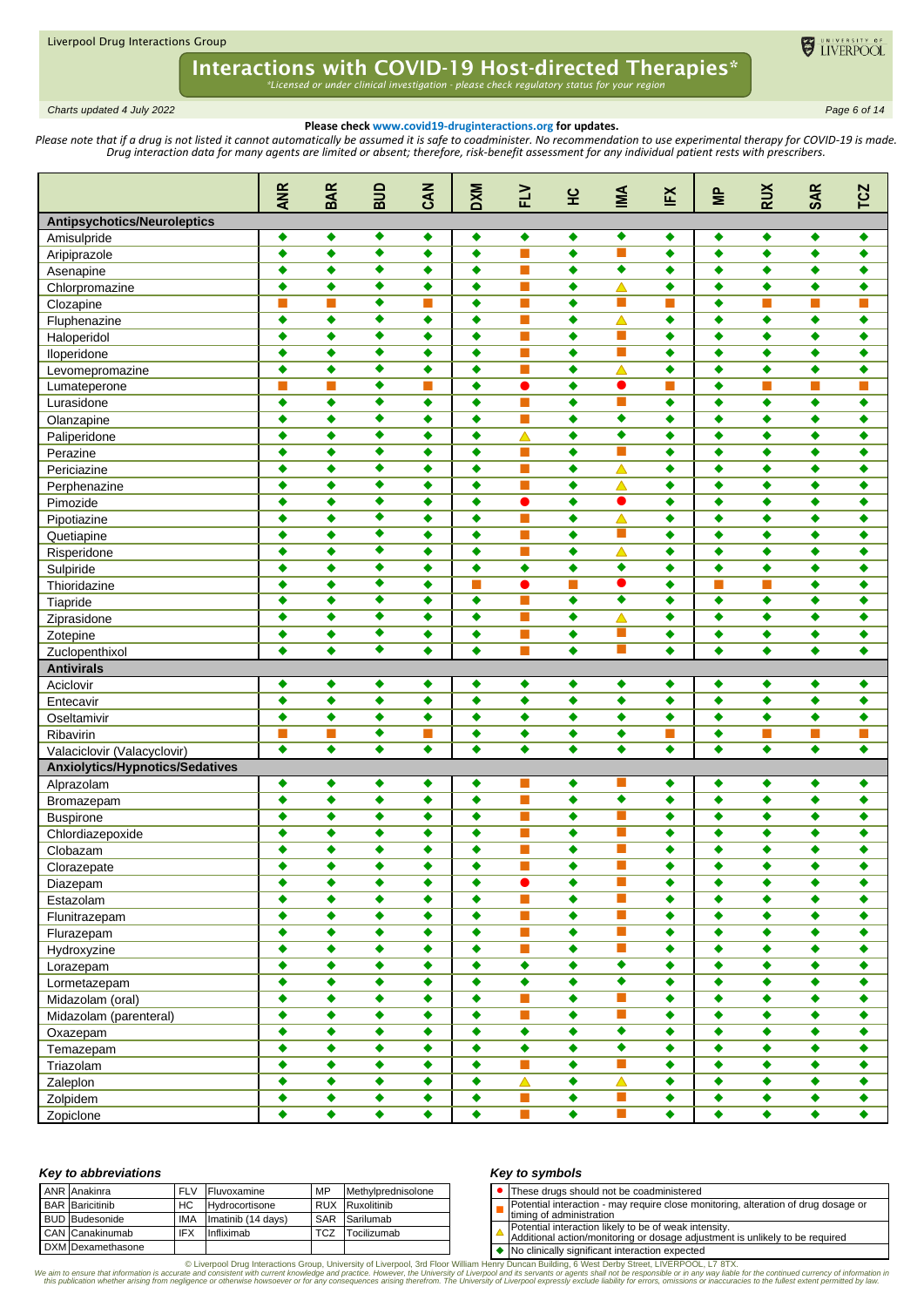

*Charts updated 4 July 2022 Page 7 of 14*

### **Please check www.covid19-druginteractions.org for updates.**

Please note that if a drug is not listed it cannot automatically be assumed it is safe to coadminister. No recommendation to use experimental therapy for COVID-19 is made. *Drug interaction data for many agents are limited or absent; therefore, risk-benefit assessment for any individual patient rests with prescribers.* 

|                                 | <b>ANR</b>       | <b>BAR</b>       | ana              | <b>ZAN</b>       | <b>DXM</b>       | $\geq$                      | 잎                    | MA                   | ĬΞ                   | $\epsilon$                   | <b>RUX</b>           | <b>SAR</b>                  | $\overline{c}$   |
|---------------------------------|------------------|------------------|------------------|------------------|------------------|-----------------------------|----------------------|----------------------|----------------------|------------------------------|----------------------|-----------------------------|------------------|
|                                 |                  |                  |                  |                  |                  |                             |                      |                      |                      |                              |                      |                             | ⊢                |
| <b>Beta Blockers</b>            |                  |                  |                  |                  |                  |                             |                      | $\blacklozenge$      |                      |                              |                      |                             |                  |
| Atenolol                        | ٠                | ٠                | $\bullet$        | ۰                | ۰                | $\blacklozenge$<br><b>T</b> | $\blacklozenge$      |                      | $\blacklozenge$      | $\bullet$<br>$\blacklozenge$ | $\blacklozenge$      | $\blacklozenge$             | $\bullet$        |
| Bisoprolol                      | $\bullet$        | $\bullet$        | $\bullet$        | ٠                | $\bullet$        | <b>The State</b>            | $\bullet$            | $\blacktriangle$     | $\bullet$            |                              | $\bullet$            | $\bullet$                   | $\bullet$        |
| Carvedilol                      | $\bullet$        | $\bullet$        | $\bullet$        | ٠                | $\bullet$        |                             | $\bullet$            | ٠<br>П               | $\bullet$            | $\bullet$                    | $\bullet$            | $\bullet$                   | $\bullet$        |
| Metoprolol                      | ٠                | $\bullet$        | $\blacklozenge$  | ٠                | $\bullet$        | <b>T</b>                    | $\bullet$            |                      | $\bullet$            | $\bullet$                    | $\bullet$            | ٠                           | $\bullet$        |
| Nebivolol                       | ٠                | $\bullet$        | ٠                | ٠                | $\bullet$        | <b>The State</b>            | $\bullet$            | $\blacktriangle$     | $\bullet$            | $\bullet$                    | ٠                    | ٠                           | ٠                |
| Oxprenolol                      | ٠                | $\bullet$        | ٠                | ٠                | $\bullet$        | $\bullet$                   | $\bullet$            | ٠                    | $\bullet$            | $\bullet$                    | $\bullet$            | $\bullet$                   | ٠                |
| Pindolol                        | ٠                | $\bullet$        | ٠                | ٠                | $\bullet$        | <b>COL</b>                  | $\bullet$            | $\overline{\bullet}$ | ٠                    | $\bullet$                    | ٠                    | $\ddot{\bullet}$            | ٠                |
| Propranolol                     | ٠                | $\bullet$        | $\ddot{\bullet}$ | ٠                | $\bullet$        | <b>Tale</b>                 | $\bullet$            | ٠                    | $\bullet$            | $\bullet$                    | ٠                    | $\ddot{\bullet}$            | $\bullet$        |
| Sotalol                         | $\ddot{\bullet}$ | $\bullet$        | $\ddot{\bullet}$ | ٠                | $\bullet$        | П                           | $\bullet$            | $\overline{\bullet}$ | $\bullet$            | $\bullet$                    | $\bullet$            | $\bullet$                   | $\bullet$        |
| Timolol                         | $\bullet$        | $\bullet$        | $\bullet$        | ٠                | $\bullet$        | <b>The State</b>            | $\overline{\bullet}$ | $\triangle$          | $\overline{\bullet}$ | $\overline{\bullet}$         | $\overline{\bullet}$ | $\overline{\bullet}$        | $\bullet$        |
| <b>Bronchodilators</b>          |                  |                  |                  |                  |                  |                             |                      |                      |                      |                              |                      |                             |                  |
| Aclidinium bromide              | ٠                | ٠                | $\bullet$        | ۰                | $\bullet$        | $\bullet$                   | ۰                    | ٠                    | $\blacklozenge$      | ٠                            | $\blacklozenge$      | $\bullet$                   | $\bullet$        |
| Aminophylline                   | Δ                | $\bullet$        | $\bullet$        | $\triangle$      | $\bullet$        | <b>T</b>                    | $\bullet$            | $\bullet$            | $\blacktriangle$     | $\bullet$                    | $\bullet$            | $\overline{\blacktriangle}$ | Δ                |
| Formoterol                      | ٠                | ٠                | ٠                | ٠                | $\bullet$        | <b>The State</b>            | ٠                    | ٠                    | ٠                    | $\bullet$                    | ٠                    | ٠                           | ٠                |
| Glycopyrronium bromide          | ٠                | $\bullet$        | ٠                | ٠                | $\bullet$        | $\bullet$                   | ٠                    | $\overline{\bullet}$ | ٠                    | $\bullet$                    | ۰                    | ٠                           | ٠                |
| Indacaterol                     | ٠                | $\bullet$        | ٠                | ٠                | ٠                | ٠                           | $\bullet$            | ٠                    | ٠                    | ٠                            | $\bullet$            | $\bullet$                   | ٠                |
| Ipratropium bromide             | ٠                | ٠                | ٠                | ٠                | $\bullet$        | ٠                           | $\bullet$            | ٠                    | ٠                    | ٠                            | $\bullet$            | $\bullet$                   | $\bullet$        |
| Montelukast                     | $\bullet$        | $\bullet$        | $\ddot{\bullet}$ | ٠                | $\bullet$        | $\bullet$                   | $\bullet$            | $\overline{\bullet}$ | ٠                    | $\bullet$                    | $\bullet$            | ٠                           | ٠                |
| Olodaterol                      | $\bullet$        | $\ddot{\bullet}$ | $\ddot{\bullet}$ | ٠                | $\bullet$        | $\bullet$                   | $\bullet$            | $\overline{\bullet}$ | $\bullet$            | $\bullet$                    | $\bullet$            | $\bullet$                   | $\ddot{\bullet}$ |
| Roflumilast                     | $\bullet$        | $\bullet$        | $\bullet$        | ٠                | $\bullet$        | П                           | $\bullet$            | $\overline{\bullet}$ | ٠                    | $\bullet$                    | $\bullet$            | $\bullet$                   | $\bullet$        |
| Salbutamol                      | $\bullet$        | $\ddot{\bullet}$ | $\ddot{\bullet}$ | $\bullet$        | $\ddot{\bullet}$ | $\ddot{\bullet}$            | $\ddot{\bullet}$     | $\overline{\bullet}$ | $\bullet$            | $\ddot{\bullet}$             | $\bullet$            | $\ddot{\bullet}$            | $\ddot{\bullet}$ |
| Salmeterol                      | ٠                | $\bullet$        | ٠                | ٠                | $\bullet$        | Δ                           | ٠                    | Δ                    | ٠                    | $\bullet$                    | ۰                    | ٠                           | ٠                |
| Theophylline                    | Δ                | $\bullet$        | ٠                | $\blacktriangle$ | $\bullet$        | <b>The State</b>            | $\bullet$            | $\overline{\bullet}$ | Δ                    | $\bullet$                    | $\bullet$            | $\blacktriangle$            | Δ                |
| Tiotropium bromide              | ٠                | $\bullet$        | ٠                | ٠                | ٠                | $\bullet$                   | ٠                    | ٠                    | $\bullet$            | $\bullet$                    | $\bullet$            | ٠                           | ٠                |
| Umeclidinium bromide            | ٠                | $\bullet$        | $\ddot{\bullet}$ | ٠                | $\bullet$        | $\triangle$                 | ۰                    | $\blacktriangle$     | ٠                    | $\bullet$                    | $\bullet$            | $\bullet$                   | ٠                |
| Vilanterol                      | $\bullet$        | $\ddot{\bullet}$ | $\ddot{\bullet}$ | $\ddot{\bullet}$ | $\bullet$        | $\bullet$                   | $\bullet$            | $\overline{\bullet}$ | $\ddot{\bullet}$     | $\bullet$                    | $\ddot{\bullet}$     | $\ddot{\bullet}$            | $\bullet$        |
| <b>Calcium Channel Blockers</b> |                  |                  |                  |                  |                  |                             |                      |                      |                      |                              |                      |                             |                  |
| Amlodipine                      | ٠                | ٠                | ٠                | ٠                | $\bullet$        |                             | ۰                    |                      | $\bullet$            | $\bullet$                    | $\blacklozenge$      | ٠                           | ۰                |
| <b>Diltiazem</b>                | $\bullet$        | $\bullet$        | $\bullet$        | ٠                | $\bullet$        | <b>T</b>                    | $\bullet$            | П                    | $\overline{\bullet}$ | $\bullet$                    | п                    | $\bullet$                   | $\bullet$        |
| Felodipine                      | ٠                | ٠                | ٠                | ٠                | ٠                | <b>The State</b>            | ٠                    | m.                   | ٠                    | ٠                            | ٠                    | ٠                           | ٠                |
| Nicardipine                     | ٠                | ٠                | ٠                | ٠                | ٠                | <b>COL</b>                  | ٠                    | m.                   | ٠                    | ٠                            | П                    | ٠                           | ٠                |
| Nifedipine                      | ٠                | $\bullet$        | ٠                | ٠                | ٠                | П                           | $\bullet$            | П                    | ٠                    | $\bullet$                    | $\bullet$            | ٠                           | ٠                |
| Nisoldipine                     | $\bullet$        | $\bullet$        | $\bullet$        | ٠                | $\bullet$        | <b>Tale</b>                 | $\bullet$            | П                    | $\overline{\bullet}$ | $\bullet$                    | $\bullet$            | $\bullet$                   | $\bullet$        |
| Nitrendipine                    | ٠                | $\bullet$        | ٠                | ٠                | ٠                | <b>The State</b>            | $\bullet$            | <b>Tale</b>          | ٠                    | $\bullet$                    | $\bullet$            | $\bullet$                   | ٠                |
| Verapamil                       | ٠                | ٠                | ٠                | ٠                | ٠                |                             | ٠                    | m.                   | ٠                    | ٠                            | П                    | ٠                           | ٠                |

### *Key to abbreviations*

| <b>ANR</b> Anakinra    | <b>FLV</b> | Fluvoxamine        | MP         | Methylprednisolone     |
|------------------------|------------|--------------------|------------|------------------------|
| <b>BAR</b> Baricitinib | HC         | Hydrocortisone     |            | <b>RUX</b> Ruxolitinib |
| <b>BUD</b> Budesonide  | <b>IMA</b> | Imatinib (14 days) | <b>SAR</b> | Sarilumab              |
| CAN Canakinumab        | <b>IFX</b> | Infliximab         | TCZ        | Tocilizumab            |
| DXM Dexamethasone      |            |                    |            |                        |

### *Key to symbols*

- ⚫ These drugs should not be coadministered
- Potential interaction may require close monitoring, alteration of drug dosage or
- П timing of administration
- 
- Potential interaction likely to be of weak intensity. Additional action/monitoring or dosage adjustment is unlikely to be required

◆ No clinically significant interaction expected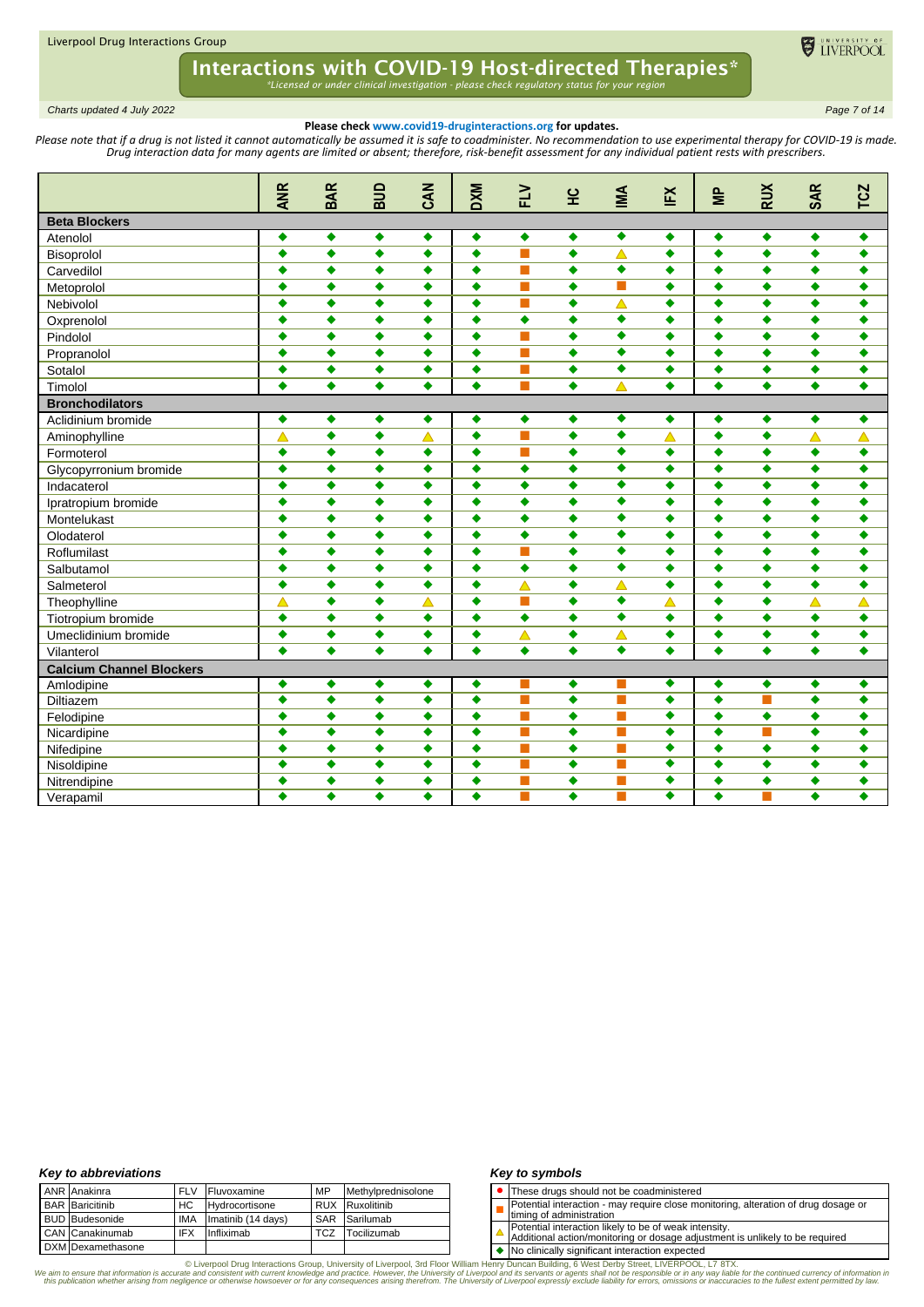

*Charts updated 4 July 2022 Page 8 of 14*

### **Please check www.covid19-druginteractions.org for updates.**

Please note that if a drug is not listed it cannot automatically be assumed it is safe to coadminister. No recommendation to use experimental therapy for COVID-19 is made. *Drug interaction data for many agents are limited or absent; therefore, risk-benefit assessment for any individual patient rests with prescribers.* 

|                         | <b>ANR</b>           | <b>BAR</b>                  | ana              | CAN            | <b>DXM</b>       | EV                | 잎                | MM                   | ĔX        | $\geq$    | <b>RUX</b>     | <b>SAR</b>       | TCZ       |
|-------------------------|----------------------|-----------------------------|------------------|----------------|------------------|-------------------|------------------|----------------------|-----------|-----------|----------------|------------------|-----------|
| <b>Cancer Therapies</b> |                      |                             |                  |                |                  |                   |                  |                      |           |           |                |                  |           |
| Abemaciclib             |                      |                             | ٠                | ш              | ٠                |                   | ۰                |                      |           | ٠         | ш              | ш                | П         |
| Abiraterone             | $\ddot{\bullet}$     | $\bullet$                   | $\bullet$        | $\bullet$      | $\bullet$        | П                 | $\bullet$        | $\ddot{\bullet}$     | $\bullet$ | $\bullet$ | $\bullet$      | $\ddot{\bullet}$ | $\bullet$ |
| Acalabrutinib           |                      | $\mathbb{R}^n$              | $\ddot{\bullet}$ | m.             | $\bullet$        | П                 | $\bullet$        | П                    | п         | $\bullet$ | П              | m,               | m,        |
| Afatinib                | ٠                    | ٠                           | ٠                | ٠              | $\bullet$        | ۰                 | $\bullet$        | $\bullet$            | ٠         | $\bullet$ | $\bullet$      | ٠                | ٠         |
| Alectinib               | ٠                    | ٠                           | ٠                | ٠              | $\bullet$        | $\bullet$         | $\bullet$        | $\bullet$            | ٠         | ٠         | $\bullet$      | $\bullet$        | ٠         |
| Apalutamide             | $\bullet$            | $\bullet$                   | $\bullet$        | $\bullet$      | п                | $\bullet$         | ш                | $\bullet$            | $\bullet$ | П         | П              | $\bullet$        | $\bullet$ |
| Atezolizumab            | П                    | $\mathcal{L}$               | ٠                | m.             | $\blacklozenge$  | $\bullet$         | ٠                | ٠                    | п         | $\bullet$ | П              | m,               | m,        |
| <b>Bosutinib</b>        | П                    | $\sim$                      | ٠                | m.             | ٠                |                   | ٠                | Ο                    | п         | ٠         | m.             | m,               | m,        |
| Capecitabine            | П                    | <b>The State</b>            | ۰                | п              | $\bullet$        | $\bullet$         | $\bullet$        | ٠                    | п         | ٠         | П              | П                | П         |
| Ceritinib               | $\overline{\bullet}$ | $\bullet$                   | $\blacktriangle$ | ٠              | $\bullet$        | П                 | $\bullet$        | П                    | $\bullet$ | $\bullet$ | $\Box$         | $\bullet$        | $\bullet$ |
| Dasatinib               | П                    | $\mathcal{L}_{\mathcal{A}}$ | $\bullet$        | $\blacksquare$ | $\bullet$        | $\blacksquare$    | $\bullet$        | П                    | п         | $\bullet$ | П              | m,               | m,        |
| Encorafenib             | ٠                    | ٠                           | ٠                | ٠              | $\bullet$        | П                 | $\bullet$        | П                    | $\bullet$ | $\bullet$ | $\bullet$      | ٠                | ٠         |
| Enzalutamide            | $\ddot{\bullet}$     | $\bullet$                   | ٠                | $\bullet$      | П                | П                 | П                | $\bullet$            | $\bullet$ | П         | П              | $\ddot{\bullet}$ | $\bullet$ |
| Erlotinib               | ٠                    | $\bullet$                   | $\bullet$        | $\bullet$      | $\bullet$        | П                 | $\bullet$        | П                    | $\bullet$ | $\bullet$ | $\bullet$      | $\bullet$        | $\bullet$ |
| Fostamatinib            | П                    | $\mathcal{L}$               | $\ddot{\bullet}$ | $\blacksquare$ | $\bullet$        | П                 | ٠                | П                    | п         | $\bullet$ | П              | m,               | m,        |
| Fulvestrant             | ٠                    | ٠                           | ٠                | ٠              | $\bullet$        | $\bullet$         | $\bullet$        | $\bullet$            | $\bullet$ | ٠         | $\bullet$      | ٠                | ٠         |
| Gilteritinib            | $\bullet$            | $\bullet$                   | $\ddot{\bullet}$ | ٠              | $\bullet$        |                   | $\bullet$        | П                    | $\bullet$ | $\bullet$ | $\bullet$      | $\bullet$        | ٠         |
| Ibrutinib               | П                    | $\mathcal{L}$               | $\bullet$        | $\blacksquare$ | $\blacklozenge$  | $\triangle$       | $\bullet$        | П                    | m.        | $\bullet$ | П              | п                | П         |
| Imatinib                | г                    | $\sim$                      | ٠                | $\sim$         | $\bullet$        | <b>The Second</b> | $\bullet$        |                      | m.        | $\bullet$ | m.             | m,               | m,        |
| Ivosidenib              | $\bullet$            | $\bullet$                   | $\bullet$        | $\bullet$      | п                | П                 | П                | $\bullet$            | $\bullet$ | П         | П              | ٠                | ٠         |
| Lenalidomide            | <b>The State</b>     | <b>The State</b>            | ٠                | m.             | $\bullet$        | $\bullet$         | $\bullet$        | $\overline{\bullet}$ | П         | $\bullet$ | П              | П                | п         |
| Midostaurin             | П                    | <b>The State</b>            | ٠                | m.             | $\bullet$        | П                 | $\bullet$        | П                    | $\bullet$ | $\bullet$ | П              | m,               | п         |
| Neratinib               | ٠                    | ٠                           | ٠                | ٠              | ٠                | П                 | ٠                | $\blacksquare$       | ٠         | ٠         | ٠              | ٠                | ٠         |
| Nilotinib               |                      |                             | ٠                | п              | $\bullet$        | П                 | $\bullet$        | ۰                    | ш         | $\bullet$ | П              | m.               | П         |
| Olaparib                | П                    | m.                          | $\bullet$        | П              | $\bullet$        | П                 | $\bullet$        | П                    | П         | $\bullet$ | $\blacksquare$ | m,               | П         |
| Osimertinib             | П                    | <b>The Street</b>           | ٠                | $\blacksquare$ | $\bullet$        | $\blacksquare$    | $\bullet$        | $\bullet$            | п         | $\bullet$ | П              | m,               | П         |
| Palbociclib             | п                    | <b>The State</b>            | ٠                | П              | $\bullet$        | $\triangle$       | $\bullet$        | $\blacktriangle$     | п         | ٠         | П              | m,               | П         |
| Pazopanib               |                      | <b>The State</b>            | ٠                | П              | $\bullet$        | П                 | $\bullet$        | П                    | П         | $\bullet$ | П              | П                | П         |
| Pomalidomide            | m.                   | $\blacksquare$              | $\ddot{\bullet}$ | П              | $\bullet$        | П                 | $\bullet$        | ۰                    | m.        | $\bullet$ | П              | п                | п         |
| Ribociclib              | m.                   | <b>The Second</b>           | $\blacktriangle$ | $\blacksquare$ | $\bullet$        | П                 | $\bullet$        | <b>The State</b>     | п         | $\bullet$ | П              | п                | п         |
| Sotorasib               | ٠                    | ٠                           | ٠                | ٠              | т                | $\bullet$         | П                | $\bullet$            | ٠         | П         | П              | ٠                | ٠         |
| Sunitinib               | <b>The State</b>     | ш                           | $\ddot{\bullet}$ | ×              | $\bullet$        | П                 | $\bullet$        | m.                   | п         | $\bullet$ | П              | П                | П         |
| Tamoxifen               | ٠                    | $\bullet$                   | $\bullet$        | ٠              | П                | $\blacksquare$    | $\blacksquare$   | П                    | $\bullet$ | П         | $\Box$         | ٠                | ٠         |
| Venetoclax              | П                    | <b>The State</b>            | ٠                | m.             | ٠                | <b>The Second</b> | $\bullet$        | $\blacksquare$       | п         | ٠         | П              | m,               | m,        |
| Vinblastine             | П                    | П                           | ٠                | ш              | $\blacktriangle$ | П                 | $\blacktriangle$ | П                    | п         | Δ         | П              | m,               | П         |
| Vincristine             |                      |                             | ٠                | m.             | $\bullet$        |                   | $\bullet$        | <b>The State</b>     | ×         | $\bullet$ | П              | ▅                | т         |

### *Key to abbreviations*

| ANR Anakinra           | <b>FLV</b> | Fluvoxamine        | MP  | Methylprednisolone |
|------------------------|------------|--------------------|-----|--------------------|
| <b>BAR</b> Baricitinib | HC         | Hydrocortisone     |     | RUX Ruxolitinib    |
| <b>BUD</b> Budesonide  | <b>IMA</b> | Imatinib (14 days) |     | SAR Sarilumab      |
| CAN Canakinumab        | <b>IFX</b> | Infliximab         | TCZ | Tocilizumab        |
| DXM Dexamethasone      |            |                    |     |                    |

### *Key to symbols*

- ⚫ These drugs should not be coadministered
- П Potential interaction - may require close monitoring, alteration of drug dosage or
- timing of administration
- Potential interaction likely to be of weak intensity. Additional action/monitoring or dosage adjustment is unlikely to be required
- 

◆ No clinically significant interaction expected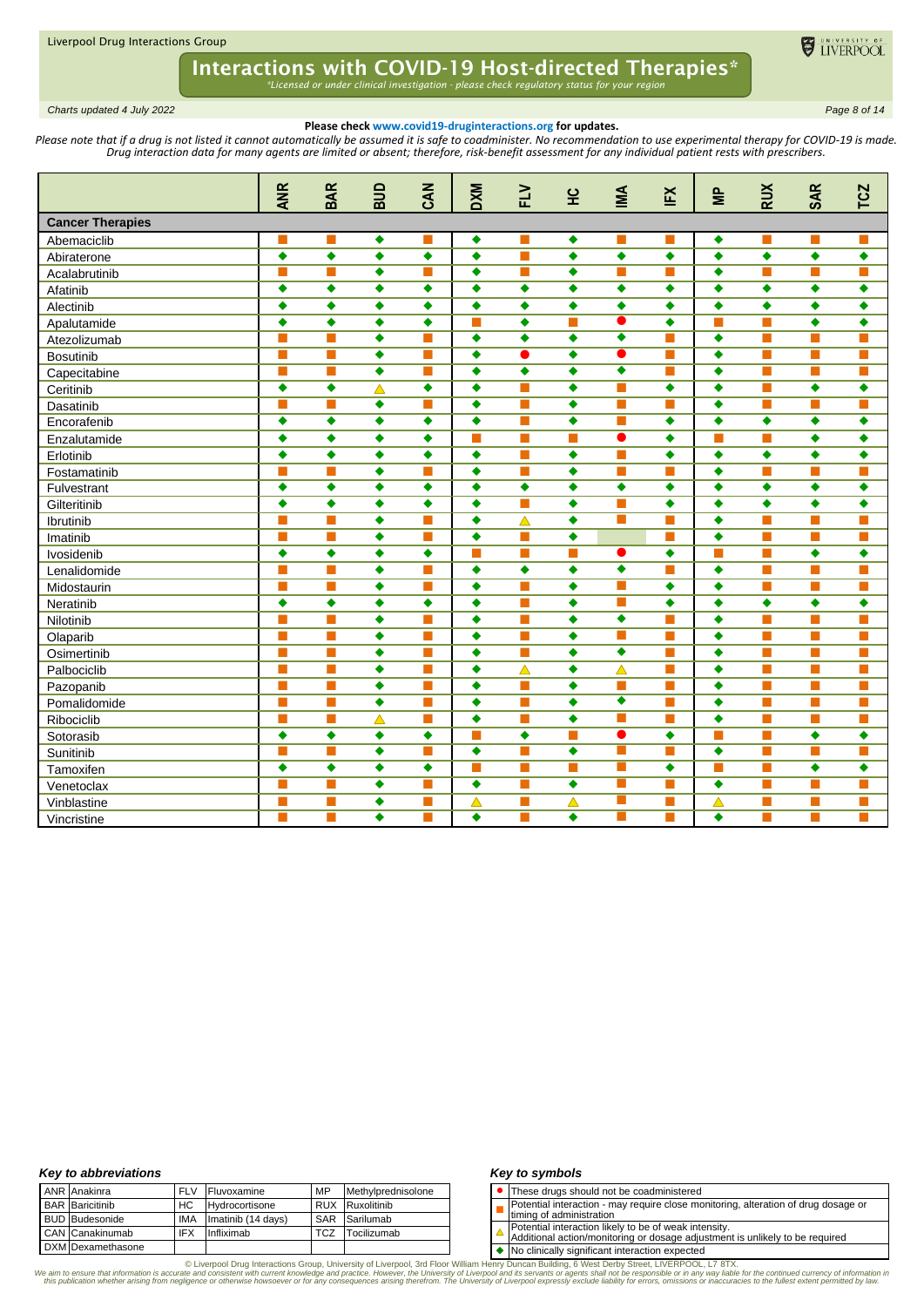

*Charts updated 4 July 2022 Page 9 of 14*

## **Please check www.covid19-druginteractions.org for updates.**

Please note that if a drug is not listed it cannot automatically be assumed it is safe to coadminister. No recommendation to use experimental therapy for COVID-19 is made. *Drug interaction data for many agents are limited or absent; therefore, risk-benefit assessment for any individual patient rests with prescribers.* 

|                                         | <b>ANR</b>           | <b>BAR</b>           | ana                  | CAN                  | <b>DXM</b>           | <b>NT</b>            | 오                    | МA                   | ĔX                   | $\geq$               | <b>RUX</b>           | <b>SAR</b>           | <b>TCZ</b>           |
|-----------------------------------------|----------------------|----------------------|----------------------|----------------------|----------------------|----------------------|----------------------|----------------------|----------------------|----------------------|----------------------|----------------------|----------------------|
| <b>Contraceptives/HRT</b>               |                      |                      |                      |                      |                      |                      |                      |                      |                      |                      |                      |                      |                      |
| Desogestrel (COC)                       | ٠                    | ٠                    | ٠                    | ٠                    | ۰                    | ٠                    | ٠                    | ٠                    | ٠                    | ٠                    | ٠                    | ٠                    | ٠                    |
| Desogestrel (POP)                       | ٠                    | ٠                    | $\overline{\bullet}$ | ٠                    | $\bullet$            | ٠                    | ٠                    | ۰                    | $\bullet$            | $\bullet$            | $\bullet$            | ٠                    | ٠                    |
| Drospirenone (COC)                      | ٠                    | ٠                    | ٠                    | ٠                    | ٠                    | ٠                    | ٠                    | ٠                    | ٠                    | ٠                    | ٠                    | ٠                    | ٠                    |
| Drospirenone (HRT)                      | ٠                    | ٠                    | ٠                    | ٠                    | ٠                    | ٠                    | ٠                    | ٠                    | ٠                    | ٠                    | ٠                    | ٠                    | ٠                    |
| Dydrogesterone (HRT)                    | ٠                    | ٠                    | ٠                    | ٠                    | $\bullet$            | $\bullet$            | $\bullet$            | ٠                    | ٠                    | ٠                    | $\bullet$            | $\bullet$            | ٠                    |
| Estradiol                               | ٠                    | ٠                    | ٠                    | ٠                    | ٠                    | ٠                    | ٠                    | ٠                    | ٠                    | $\bullet$            | $\bullet$            | $\bullet$            | ٠                    |
| Ethinylestradiol                        | ٠                    | ٠                    | ٠                    | ٠                    | $\bullet$            | ٠                    | ٠                    | ٠                    | ٠                    | $\bullet$            | ۰                    | ٠                    | ٠                    |
| Etonogestrel (implant)                  | ٠                    | ٠                    | ٠                    | ٠                    | $\bullet$            | ٠                    | ٠                    | ٠                    | ٠                    | ٠                    | ٠                    | ٠                    | ٠                    |
| Etonogestrel (vaginal ring)             | ٠                    | ٠                    | ٠                    | ٠                    | ٠                    | ٠                    | ٠                    | ٠                    | ٠                    | ٠                    | ٠                    | ٠                    | ٠                    |
| Gestodene (COC)                         | ٠                    | ٠                    | ۰                    | ٠                    | $\bullet$            | ٠                    | ٠                    | ٠                    | ٠                    | ٠                    | ۰                    | $\bullet$            | ٠                    |
| Levonorgestrel (COC)                    | ٠                    | ٠                    | ٠                    | ٠                    | ٠                    | $\bullet$            | $\bullet$            | ٠                    | ٠                    | ٠                    | $\bullet$            | ٠                    | ٠                    |
| Levonorgestrel (emergency contrac.)     | ٠                    | ٠                    | ٠                    | ٠                    | ٠                    | ٠                    | ٠                    | ٠                    | ٠                    | ٠                    | ٠                    | ٠                    | ٠                    |
| Levonorgestrel (HRT)                    | ٠                    | ٠                    | ٠                    | ٠                    | ٠                    | ٠                    | ٠                    | ٠                    | ٠                    | ٠                    | ۰                    | ٠                    | ٠                    |
| Levonorgestrel (implant)                | ٠                    | ٠                    | ٠                    | ٠                    | ٠                    | ٠                    | ٠                    | ٠                    | ٠                    | ٠                    | ٠                    | ٠                    | ٠                    |
| Levonorgestrel (IUD)                    | ٠                    | ٠                    | ٠                    | ٠                    | ٠                    | ٠                    | ٠                    | ٠                    | ٠                    | $\bullet$            | $\bullet$            | ٠                    | ٠                    |
| Levonorgestrel (POP)                    | ٠                    | ٠                    | ٠                    | ٠                    | ٠                    | $\bullet$            | $\bullet$            | ٠                    | ٠                    | $\bullet$            | ۰                    | ٠                    | ٠                    |
|                                         | ٠                    | ٠                    | ٠                    | ٠                    | ٠                    | ٠                    | ٠                    | ٠                    | ٠                    | $\bullet$            | $\bullet$            | $\bullet$            | ٠                    |
| Medroxyprogesterone (depot injection)   | ٠                    | ٠                    | $\overline{\bullet}$ | ٠                    | ٠                    | ۰                    | $\bullet$            | ٠                    | $\bullet$            | ٠                    | ۰                    | ٠                    | ٠                    |
| Medroxyprogesterone (oral)              |                      | ٠                    | ٠                    |                      |                      | ۰                    | ٠                    | ٠                    |                      | ٠                    |                      |                      |                      |
| Norelgestromin (patch)                  | ٠                    |                      |                      | ٠                    | $\bullet$            |                      |                      |                      | ٠                    |                      | ۰                    | ٠                    | ٠                    |
| Norethisterone (COC)                    | ٠                    | ٠                    | ٠                    | ٠                    | ٠                    | ٠                    | ٠                    | ٠                    | ٠                    | ٠                    | $\bullet$            | $\bullet$            | ٠                    |
| Norethisterone (HRT)                    | ٠                    | ٠                    | $\overline{\bullet}$ | ٠                    | $\bullet$            | ٠                    | ٠                    | ٠                    | ٠                    | ٠                    | ۰                    | ٠                    | ٠                    |
| Norethisterone (IM depot)               | ٠                    | ٠                    | ٠                    | ٠                    | $\bullet$            | ۰                    | ٠                    | ٠                    | ٠                    | ٠                    | $\bullet$            | ٠                    | ٠                    |
| Norethisterone (POP)                    | ٠                    | ٠                    | ٠                    | ٠                    | ٠                    | ٠                    | ٠                    | ٠                    | ٠                    | ٠                    | ٠                    | ٠                    | ٠                    |
| Norgestimate (COC)                      | ٠                    | ٠                    | ٠                    | ٠                    | ٠                    | ۰                    | ٠                    | ٠                    | ٠                    | ٠                    | ۰                    | ٠                    | ٠                    |
| Norgestrel (COC)                        | ٠                    | ٠                    | ٠                    | ٠                    | ٠                    | ٠                    | ٠                    | ٠                    | ٠                    | ٠                    | ٠                    | ٠                    | ٠                    |
| Norgestrel (HRT)                        | ٠                    | ٠                    | ٠                    | ٠                    | ٠                    | ٠                    | ٠                    | ٠                    | ٠                    | $\bullet$            | ٠                    | ٠                    | ٠                    |
| Ulipristal                              | ٠                    | ٠                    | ٠                    | ٠                    | $\bullet$            | ۰                    | $\bullet$            | ٠                    | ٠                    | ٠                    | ٠                    | ٠                    | ٠                    |
| <b>Covid-19 Antiviral Therapies</b>     |                      |                      |                      |                      |                      |                      |                      |                      |                      |                      |                      |                      |                      |
| Bamlanivimab/Etesevimab                 | ٠                    | ٠                    | ٠                    | ٠                    | ٠                    | ۰                    | ٠                    | ٠                    | ٠                    | ٠                    | ۰                    | ٠                    | ٠                    |
| Bebtelovimab                            | ٠                    | ٠                    | ٠                    | ٠                    | ٠                    | ٠                    | ٠                    | ٠                    | ٠                    | $\bullet$            | ۰                    | ٠                    | ٠                    |
| Casirivimab/Imdevimab                   | ٠                    | ٠                    | ٠                    | ٠                    | ٠                    | ۰                    | ٠                    | ٠                    | ٠                    | ٠                    | ۰                    | ٠                    | ٠                    |
| Favipiravir                             | ٠                    | $\blacktriangle$     | ٠                    | ٠                    | ٠                    | ٠                    | ٠                    | ٠                    | ٠                    | $\bullet$            | $\bullet$            | $\bullet$            | ٠                    |
| Molnupiravir                            | ٠                    | ٠                    | ٠                    | ٠                    | $\bullet$            | ۰                    | ٠                    | ٠                    | ٠                    | ٠                    | ٠                    | ٠                    | ٠                    |
| Niclosamide                             | ٠                    | ٠                    | ٠                    | ٠                    | ٠                    | ٠                    | ٠                    | ٠                    | ٠                    | ٠                    | ٠                    | ٠                    | ٠                    |
| Nirmatrelvir + ritonavir (5 days)       | ٠                    | ٠                    | $\blacktriangle$     | ٠                    | ٠                    | $\bullet$            | ٠                    | m.                   | ٠                    | $\bullet$            | П                    | ٠                    | ٠                    |
| Nitazoxanide                            | ٠                    | ٠                    | ٠                    | ٠                    | ٠                    | ٠                    | ٠                    | ٠                    | ٠                    | ٠                    | ٠                    | ٠                    | ٠                    |
| Remdesivir                              | ٠                    | ٠                    | ٠                    | ٠                    | ٠                    | ٠                    | ٠                    | ٠                    | ٠                    | ٠                    | ٠                    | ٠                    | ٠                    |
| Sotrovimab                              |                      |                      | ٠                    | ٠                    | ٠                    | ٠                    | ٠                    | ٠                    | ٠                    |                      | ٠                    | ٠                    |                      |
| Tixagevimab/Cilgavimab                  | ٠                    | ٠                    | ٠                    | ٠                    | ٠                    | ٠                    | ۰                    | ٠                    | ۰                    | ۰                    | ۰                    | ٠                    | ٠                    |
| <b>Covid-19 Host-directed Therapies</b> |                      |                      |                      |                      |                      |                      |                      |                      |                      |                      |                      |                      |                      |
| Anakinra                                |                      |                      | ٠                    |                      | ٠                    | ٠                    | ۰                    |                      |                      | ۰                    | $\bullet$            | $\bullet$            | $\bullet$            |
| <b>Baricitinib</b>                      | $\bullet$            |                      | $\overline{\bullet}$ | $\bullet$            | $\bullet$            | $\overline{\bullet}$ | $\bullet$            | П                    | $\bullet$            | ۰                    | $\bullet$            | $\bullet$            | $\bullet$            |
| Budesonide (inhaled)                    | $\overline{\bullet}$ | ۰                    |                      | $\overline{\bullet}$ | $\overline{\bullet}$ | $\blacktriangle$     | $\overline{\bullet}$ | $\overline{\bullet}$ | ۰                    | $\overline{\bullet}$ | $\overline{\bullet}$ | $\overline{\bullet}$ | $\overline{\bullet}$ |
| Canakinumab                             | $\bullet$            | $\bullet$            | ۰                    |                      | $\overline{\bullet}$ | ۰                    | ۰                    | П                    | $\bullet$            | ۰                    | $\bullet$            | $\bullet$            | $\bullet$            |
| Covid 19 convalescent plasma            | ٠                    | ۰                    | ۰                    | ٠                    | ٠                    | ٠                    | ۰                    | ٠                    | ۰                    | ۰                    | ۰                    | ٠                    | ٠                    |
| Covid-19 vaccines                       | $\overline{\bullet}$ | ۰                    | ۰                    | ۰                    | ۰                    | $\overline{\bullet}$ | ۰                    | ۰                    | П                    | ۰                    | ۰                    | $\overline{\bullet}$ | ٠                    |
| Dexamethasone (low dose)                | ٠                    | ۰                    | $\overline{\bullet}$ | ٠                    |                      | $\overline{\bullet}$ | $\bullet$            | ۰                    | ۰                    | ۰                    | ۰                    | ۰                    | ٠                    |
| Fluvoxamine                             | $\overline{\bullet}$ | $\overline{\bullet}$ | $\blacktriangle$     | ۰                    | ۰                    |                      | $\overline{\bullet}$ | $\blacktriangle$     | $\overline{\bullet}$ | $\overline{\bullet}$ | $\Box$               | $\overline{\bullet}$ | $\overline{\bullet}$ |
| Hydrocortisone (oral or IV)             | ٠                    | ٠                    | ٠                    | ٠                    | ٠                    | ۰                    |                      | ۰                    | ٠                    | ۰                    | ۰                    | ٠                    | ۰                    |
| Imatinib (14 days)                      | П                    | П                    | ۰                    | П                    | ۰                    | Δ                    | ۰                    |                      | П                    | ۰                    | П                    | П                    | П                    |
| Infliximab                              | $\bullet$            | $\bullet$            | ۰                    | $\bullet$            | $\overline{\bullet}$ | $\overline{\bullet}$ | $\bullet$            | П                    |                      | $\overline{\bullet}$ | $\bullet$            | $\bullet$            | $\bullet$            |
| Methylprednisolone (oral or IV)         | ۰                    | ۰                    | ۰                    | ۰                    | ۰                    | $\blacklozenge$      | ۰                    | ۰                    | ۰                    |                      | $\blacklozenge$      | $\blacklozenge$      | $\blacklozenge$      |
| Ruxolitinib                             | $\bullet$            | $\bullet$            | ٠                    | $\bullet$            | ٠                    | П                    | ۰                    | T.                   | $\bullet$            | ۰                    |                      | $\bullet$            | $\bullet$            |
| Sarilumab                               | $\bullet$            | $\bullet$            | ۰                    | $\bullet$            | ۰                    | $\bullet$            | ۰                    | m.                   | $\bullet$            | ۰                    | $\bullet$            |                      | $\bullet$            |
| Tocilizumab                             | $\bullet$            | $\bullet$            | $\overline{\bullet}$ | $\bullet$            | $\overline{\bullet}$ | $\overline{\bullet}$ | $\overline{\bullet}$ | П                    | $\bullet$            | ۰                    | $\overline{\bullet}$ | $\bullet$            |                      |

### *Key to abbreviations*

| ANR Anakinra             | <b>FLV</b> | Fluvoxamine        | MP         | Methylprednisolone |  | These drugs should not be coadministered                                                       |
|--------------------------|------------|--------------------|------------|--------------------|--|------------------------------------------------------------------------------------------------|
| <b>BAR</b> Baricitinib   | HC         | Hydrocortisone     | <b>RUX</b> | Ruxolitinib        |  | Potential interaction - may require close mo                                                   |
| <b>BUD Budesonide</b>    | <b>IMA</b> | Imatinib (14 days) | <b>SAR</b> | Sarilumab          |  | timing of administration                                                                       |
| CAN Canakinumab          | <b>IFX</b> | Infliximab         | TCZ        | Tocilizumab        |  | Potential interaction likely to be of weak inte<br>Additional action/monitoring or dosage adju |
| <b>DXM</b> Dexamethasone |            |                    |            |                    |  | No clinically significant interaction expected                                                 |

## *Key to symbols*

| • These drugs should not be coadministered                                                                     |
|----------------------------------------------------------------------------------------------------------------|
| Potential interaction - may require close monitoring, alteration of drug dosage or<br>timing of administration |
| Potential interaction likely to be of weak intensity                                                           |

Potential interaction likely to be of weak intensity. Additional action/monitoring or dosage adjustment is unlikely to be required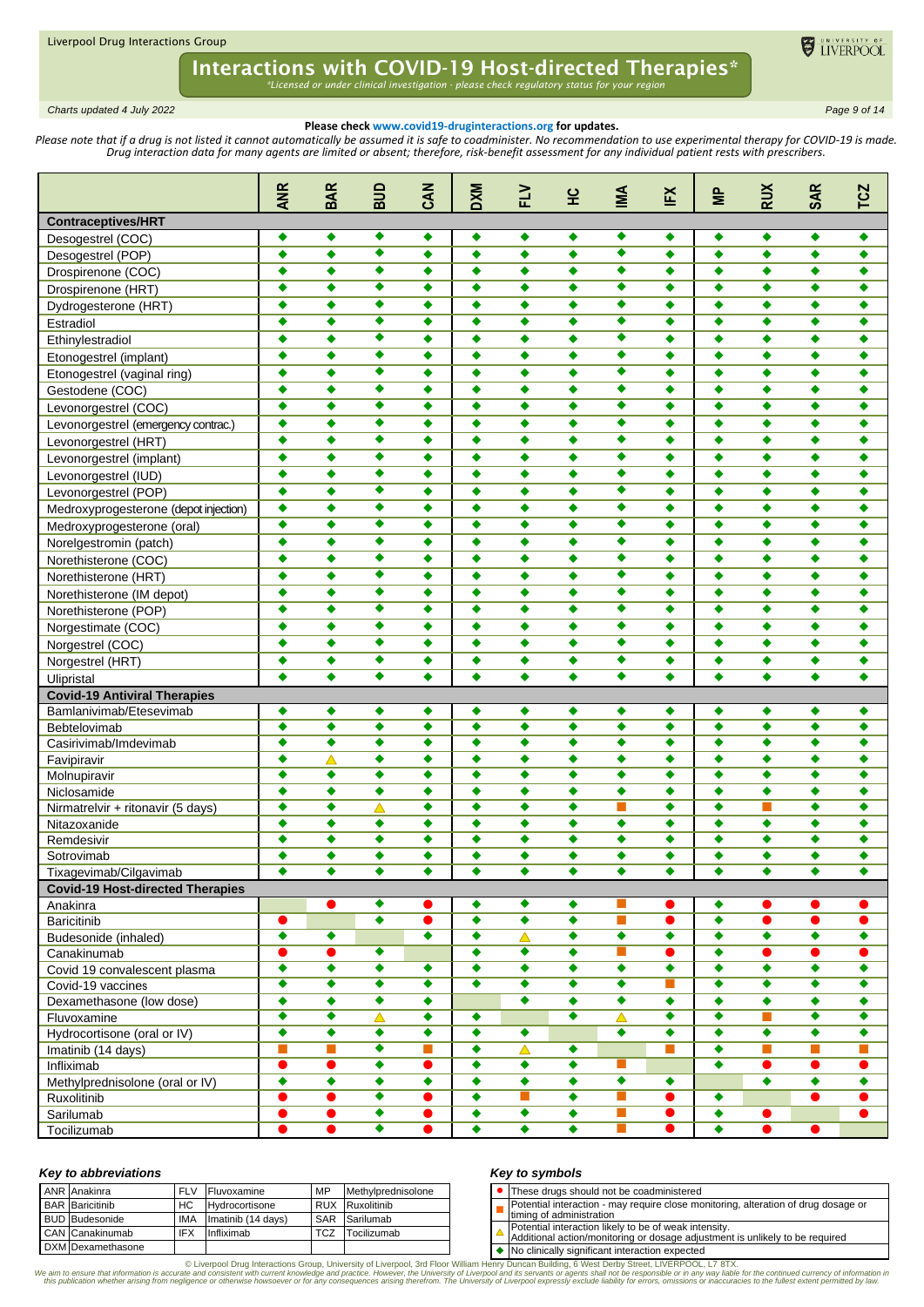

*Charts updated 4 July 2022 Page 10 of 14*

### **Please check www.covid19-druginteractions.org for updates.**

Please note that if a drug is not listed it cannot automatically be assumed it is safe to coadminister. No recommendation to use experimental therapy for COVID-19 is made. *Drug interaction data for many agents are limited or absent; therefore, risk-benefit assessment for any individual patient rests with prescribers.* 

|                                               | <b>ANR</b>       | <b>BAR</b>       | aua                  | <b>EAN</b>       | <b>DXM</b>       | FLV              | 앞                | MA                   | EX               | $\epsilon$       | <b>RUX</b>       | <b>SAR</b>       | <b>TCZ</b>       |
|-----------------------------------------------|------------------|------------------|----------------------|------------------|------------------|------------------|------------------|----------------------|------------------|------------------|------------------|------------------|------------------|
|                                               |                  |                  |                      |                  |                  |                  |                  |                      |                  |                  |                  |                  |                  |
| <b>Cystic Fibrosis Agents</b>                 |                  |                  |                      |                  |                  |                  |                  |                      |                  |                  |                  |                  |                  |
| Ivacaftor                                     | ٠                | ٠                | ٠                    | ٠                | ٠                | ٠                | ٠                |                      | ۰                | ٠                | ۰                | ٠                | ٠                |
| Ivacaftor/lumacaftor                          | ٠                | Δ                | ٠                    | ٠                | П                |                  | m.               | $\bullet$            | ٠                | П                | m.               | ٠                | ٠                |
| Ivacaftor/tezacaftor                          | ٠                | ٠                | ٠                    | ٠                | $\bullet$        | ш                | $\bullet$        | <b>COL</b>           | ۰                | $\bullet$        | $\bullet$        | ٠                | ٠                |
| Ivacaftor/tezacaftor/elexacaftor              | $\bullet$        | $\bullet$        | ٠                    | ٠                | $\bullet$        | <b>The State</b> | $\bullet$        | <b>The State</b>     | $\bullet$        | $\bullet$        | $\bullet$        | ٠                | ٠                |
| <b>Gastrointestinal Agents</b>                |                  |                  |                      |                  |                  |                  |                  |                      |                  |                  |                  |                  |                  |
| Alosetron                                     | ٠                | ٠                | ٠                    | ٠                | $\blacklozenge$  | $\bullet$        | ٠                | ٠                    | ۰                | $\bullet$        | $\blacklozenge$  | ٠                | ۰                |
| Antacids                                      | $\ddot{\bullet}$ | $\bullet$        | $\overline{\bullet}$ | ٠                | ш                | $\bullet$        | m.               | $\overline{\bullet}$ | $\blacklozenge$  | <b>The State</b> | $\bullet$        | $\bullet$        | ٠                |
| Bisacodyl                                     | ٠                | $\bullet$        | $\overline{\bullet}$ | ٠                | П                | ٠                | П                | $\overline{\bullet}$ | ٠                | <b>The State</b> | $\bullet$        | $\bullet$        | ٠                |
| Cimetidine                                    | $\bullet$        | ٠                | $\overline{\bullet}$ | ٠                | $\bullet$        | ٠                | $\bullet$        | $\overline{\bullet}$ | $\bullet$        | $\bullet$        | $\blacktriangle$ | $\ddot{\bullet}$ | ٠                |
| Cisapride                                     | $\bullet$        | $\ddot{\bullet}$ | ٠                    | $\bullet$        | $\bullet$        | $\bullet$        | $\bullet$        | $\bullet$            | $\ddot{\bullet}$ | $\bullet$        | $\ddot{\bullet}$ | $\ddot{\bullet}$ | $\ddot{\bullet}$ |
| Esomeprazole                                  | ٠                | ٠                | ٠                    | ٠                | ٠                | ۰                | ٠                | $\overline{\bullet}$ | $\bullet$        | ٠                | ٠                | ٠                | ٠                |
| Famotidine                                    | ٠                | $\bullet$        | ٠                    | ٠                | ٠                | ٠                | $\bullet$        | $\bullet$            | ٠                | $\bullet$        | $\bullet$        | $\bullet$        | ٠                |
| Lactulose                                     | ٠                | ٠                | ٠                    | ٠                | П                | ٠                | П                | ٠                    | ٠                | m.               | $\bullet$        | $\bullet$        | ٠                |
| Lansoprazole                                  | ٠                | ٠                | ٠                    | ٠                | $\bullet$        | ٠                | $\bullet$        | $\bullet$            | $\bullet$        | $\bullet$        | ٠                | $\bullet$        | ٠                |
| Loperamide                                    | ٠                | $\bullet$        | ٠                    | ٠                | $\bullet$        | П                | $\bullet$        | П                    | $\bullet$        | $\bullet$        | $\bullet$        | $\bullet$        | $\bullet$        |
| Magnesium salts (oral)                        | ٠                | $\bullet$        | ٠                    | ٠                | T                | $\bullet$        | П                | ٠                    | $\bullet$        | П                | $\bullet$        | $\bullet$        | ٠                |
| Mesalazine                                    | $\bullet$        | $\bullet$        | ٠                    | ٠                | $\ddot{\bullet}$ | $\bullet$        | $\ddot{\bullet}$ | $\bullet$            | $\bullet$        | $\bullet$        | $\bullet$        | $\ddot{\bullet}$ | $\bullet$        |
| Omeprazole                                    | ٠                | $\bullet$        | $\overline{\bullet}$ | ٠                | $\bullet$        | ٠                | ٠                | $\overline{\bullet}$ | ٠                | $\bullet$        | $\bullet$        | $\bullet$        | $\bullet$        |
| Pantoprazole                                  | ٠                | $\ddot{\bullet}$ | $\overline{\bullet}$ | ٠                | $\bullet$        | ٠                | $\bullet$        | $\overline{\bullet}$ | $\bullet$        | $\bullet$        | $\bullet$        | $\bullet$        | ٠                |
| Prucalopride                                  | ٠                | $\ddot{\bullet}$ | $\overline{\bullet}$ | ٠                | т                | ٠                | П                | ٠                    | $\bullet$        | ш                | $\bullet$        | $\ddot{\bullet}$ | $\bullet$        |
| Rabeprazole                                   | ٠                | ٠                | $\overline{\bullet}$ | ٠                | $\bullet$        | ٠                | $\bullet$        | $\overline{\bullet}$ | ٠                | $\bullet$        | $\blacklozenge$  | $\ddot{\bullet}$ | ٠                |
| Ranitidine                                    | ٠                | ٠                | $\overline{\bullet}$ | ٠                | $\bullet$        | ٠                | $\bullet$        | $\overline{\bullet}$ | ٠                | $\bullet$        | $\blacktriangle$ | $\bullet$        | $\bullet$        |
| Senna                                         | ٠                | $\bullet$        | $\overline{\bullet}$ | ٠                | т                | ٠                | П                | ٠                    | $\bullet$        |                  | ٠                | ٠                | ٠                |
| <b>Gastrointestinal Agents (anti-emetics)</b> |                  |                  |                      |                  |                  |                  |                  |                      |                  |                  |                  |                  |                  |
| Aprepitant                                    | ٠                | ٠                | ٠                    | ٠                | $\bullet$        | $\blacksquare$   | ٠                | <b>The State</b>     | ۰                | ٠                | m.               | ٠                | ٠                |
| Cyclizine                                     | ٠                | $\bullet$        | ٠                    | ٠                | $\bullet$        | $\blacktriangle$ | ٠                | ٠                    | ٠                | $\bullet$        | ۰                | ٠                | ٠                |
| Dolasetron                                    | ٠                | $\bullet$        | ٠                    | ٠                | $\bullet$        | <b>The State</b> | ٠                | ٠                    | $\bullet$        | $\bullet$        | $\bullet$        | $\bullet$        | ٠                |
| Domperidone                                   | ٠                | $\bullet$        | ٠                    | ٠                | $\bullet$        | $\bullet$        | ٠                | $\bullet$            | $\bullet$        | $\bullet$        | ۰                | $\bullet$        | ٠                |
| Dronabinol                                    | $\bullet$        | $\blacklozenge$  | ٠                    | ٠                | $\bullet$        | $\blacktriangle$ | $\bullet$        | $\blacktriangle$     | $\bullet$        | $\bullet$        | $\bullet$        | $\bullet$        | ٠                |
| Granisetron                                   | $\bullet$        | $\bullet$        | $\overline{\bullet}$ | $\bullet$        | $\bullet$        | <b>T</b>         | $\bullet$        | <b>T</b>             | $\bullet$        | $\bullet$        | $\bullet$        | $\bullet$        | $\bullet$        |
| Metoclopramide                                | ٠                | ٠                | ٠                    | ٠                | $\bullet$        | <b>Tale</b>      | ٠                | ٠                    | ٠                | $\bullet$        | ۰                | $\bullet$        | ٠                |
| Ondansetron                                   | ٠                |                  | $\overline{\bullet}$ | ٠                | ٠                | <b>Tale</b>      | $\bullet$        | ٠                    | $\bullet$        | $\bullet$        | $\ddot{\bullet}$ | $\bullet$        | ٠                |
| Prochlorperazine                              | ٠                |                  | $\overline{\bullet}$ | $\ddot{\bullet}$ | ٠                |                  | $\ddot{\bullet}$ | $\overline{\bullet}$ | $\bullet$        |                  | $\bullet$        | $\ddot{\bullet}$ |                  |

### *Key to abbreviations*

| ANR Anakinra             | <b>FLV</b> | Fluvoxamine        | MP         | Methylprednisolone |
|--------------------------|------------|--------------------|------------|--------------------|
| <b>BAR</b> Baricitinib   | HC.        | Hydrocortisone     | <b>RUX</b> | Ruxolitinib        |
| <b>BUD</b> Budesonide    | IMA        | Imatinib (14 days) | SAR        | Sarilumab          |
| CAN Canakinumab          | <b>IFX</b> | Infliximab         | TCZ        | Tocilizumab        |
| <b>DXM</b> Dexamethasone |            |                    |            |                    |

### *Key to symbols*

- ⚫ These drugs should not be coadministered
- П Potential interaction - may require close monitoring, alteration of drug dosage or
- timing of administration
- Potential interaction likely to be of weak intensity. Additional action/monitoring or dosage adjustment is unlikely to be required
- 

◆ No clinically significant interaction expected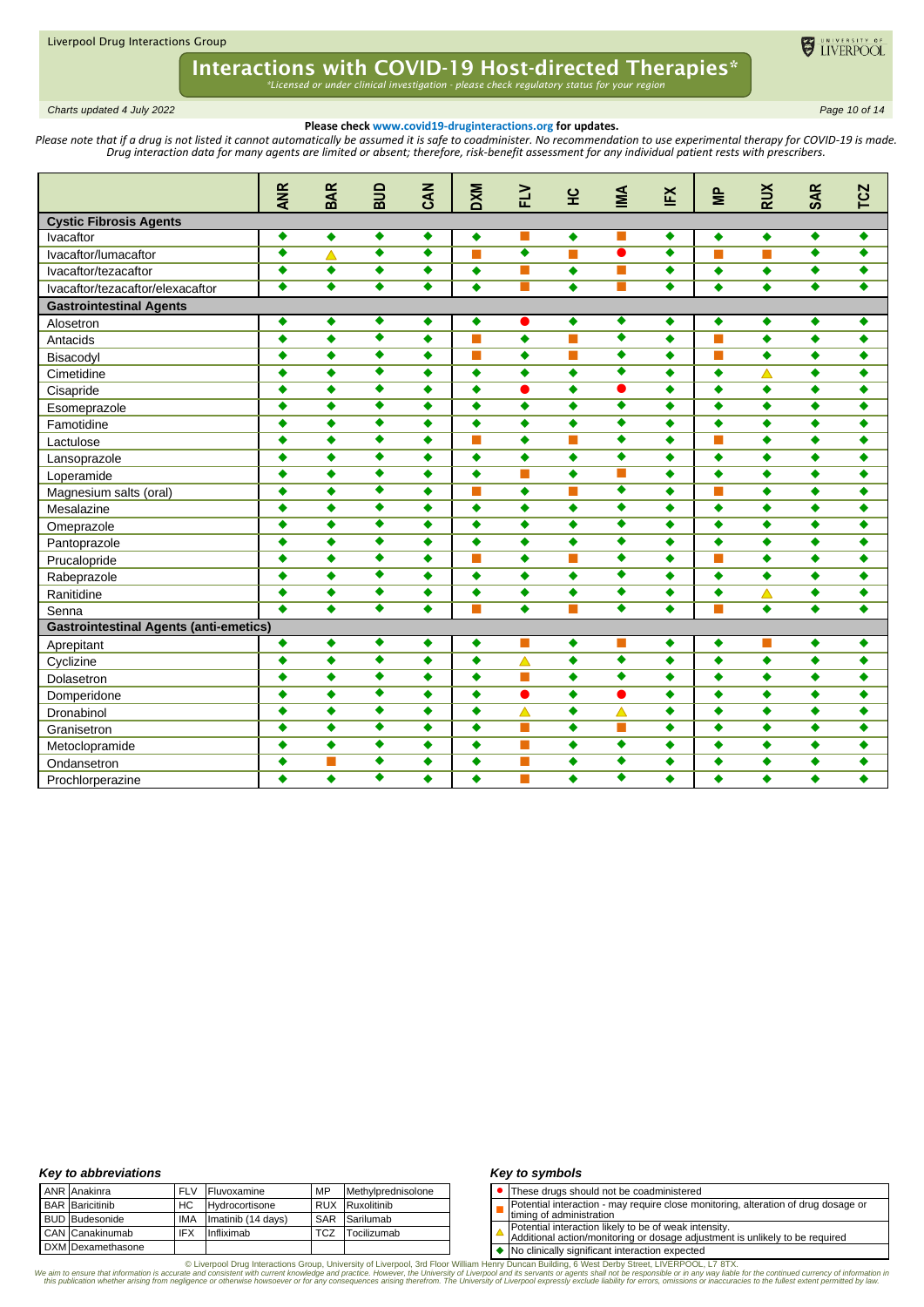

*Charts updated 4 July 2022 Page 11 of 14*

### **Please check www.covid19-druginteractions.org for updates.**

Please note that if a drug is not listed it cannot automatically be assumed it is safe to coadminister. No recommendation to use experimental therapy for COVID-19 is made. *Drug interaction data for many agents are limited or absent; therefore, risk-benefit assessment for any individual patient rests with prescribers.* 

|                                        | <b>ANR</b>       | <b>BAR</b>       | aua              | CAN       | <b>DXM</b>           | <b>NTL</b>       | 잎                    | M                             | ΙĔ        | $\equiv$         | <b>RUX</b>                  | <b>SAR</b>           | <b>TCZ</b>                  |
|----------------------------------------|------------------|------------------|------------------|-----------|----------------------|------------------|----------------------|-------------------------------|-----------|------------------|-----------------------------|----------------------|-----------------------------|
| <b>HCV DAAs</b>                        |                  |                  |                  |           |                      |                  |                      |                               |           |                  |                             |                      |                             |
| Elbasvir/Grazoprevir                   | ٠                | $\bullet$        | ٠                | ٠         | ٠                    | ٠                | ٠                    |                               | ٠         | ٠                | △                           | ٠                    | ٠                           |
| Glecaprevir/Pibrentasvir               | $\bullet$        | $\blacklozenge$  | ٠                | ٠         | $\bullet$            | ٠                | $\bullet$            | П                             | $\bullet$ | $\bullet$        | $\blacktriangle$            | $\bullet$            | ٠                           |
| Ledipasvir/Sofosbuvir                  | ٠                | ٠                | ٠                | ٠         | ٠                    | ٠                | ٠                    | ٠                             | ٠         | ٠                | $\blacktriangle$            | ٠                    | ٠                           |
| Ombitasvir/Paritaprevir/r              | ٠                | ٠                | $\blacktriangle$ | ٠         | ٠                    | ٠                | ٠                    |                               | ٠         | ٠                | ш                           | ٠                    | ٠                           |
| Ombitasvir/Paritaprevir/r + Dasabuvir  | ٠                | ٠                | $\blacktriangle$ | ٠         | ٠                    | ٠                | ٠                    | П                             | ٠         | ٠                | П                           | ٠                    | ٠                           |
| Sofosbuvir                             | ٠                | ٠                | ٠                | $\bullet$ | ٠                    | ٠                | ٠                    | ٠                             | ٠         | ٠                | ٠                           | ٠                    | ٠                           |
| Sofosbuvir/Velpatasvir                 | ٠                | ٠                | ٠                | $\bullet$ | ٠                    | ٠                | $\bullet$            | <b>Tale</b>                   | $\bullet$ | ٠                | $\bullet$                   | $\bullet$            | ٠                           |
| Sofosbuvir/Velpatasvir/Voxilaprevir    | ٠                | ٠                | ٠                | ٠         | ٠                    | ٠                | ٠                    | ●                             | ٠         | ٠                | ٠                           | ٠                    | ٠                           |
| <b>HIV Antiretroviral Therapies</b>    |                  |                  |                  |           |                      |                  |                      |                               |           |                  |                             |                      |                             |
| Abacavir                               | ٠                | ٠                | ٠                | ٠         | ۰                    | ٠                | ٠                    | ٠                             | ٠         | ٠                | ٠                           | $\bullet$            | ٠                           |
| Albuvirtide                            | $\bullet$        | ٠                | $\ddot{\bullet}$ | $\bullet$ | ٠                    | ٠                | ٠                    | ٠                             | ٠         | ٠                | ٠                           | $\bullet$            | ٠                           |
| Atazanavir alone                       | ٠                | ٠                | △                | ٠         | ٠                    | ٠                | ٠                    |                               | ٠         | ٠                | П                           | ٠                    | ٠                           |
| Atazanavir + ritonavir                 | ٠                | ٠                | △                | ٠         | ٠                    |                  | ٠                    |                               | ٠         | ٠                | П                           | ٠                    | ٠                           |
| Atazanavir/cobicistat                  | ٠                | ٠                | $\blacktriangle$ | $\bullet$ | ٠                    | П                | $\bullet$            | П                             | ٠         | ٠                | П                           | $\bullet$            | ٠                           |
| Bictegravir/Emtricitabine/TAF          | $\bullet$        | $\bullet$        | ٠                | $\bullet$ | $\bullet$            | $\bullet$        | $\bullet$            | ٠                             | ٠         | $\bullet$        | $\bullet$                   | $\bullet$            | $\bullet$                   |
| Cabotegravir (oral)                    | ٠                | ٠                | $\ddot{\bullet}$ | ٠         | $\overline{\bullet}$ | ٠                | $\overline{\bullet}$ | ٠                             | ٠         | ٠                | $\overline{\bullet}$        | $\overline{\bullet}$ | ٠                           |
| Cabotegravir/rilpivirine (long acting) | $\bullet$        | ٠                | ٠                | ٠         | 0                    | П                | ٠                    | П                             | ٠         | ٠                | ٠                           | ٠                    | ٠                           |
| Darunavir + ritonavir                  | $\ddot{\bullet}$ | ٠                | $\blacktriangle$ | ٠         | ٠                    | $\triangle$      | $\bullet$            | ш                             | ٠         | ٠                | П                           | ٠                    | ٠                           |
| Darunavir/cobicistat                   | $\bullet$        | ٠                | Δ                | ٠         | ٠                    | $\blacktriangle$ | $\bullet$            | ш                             | ٠         | ٠                | П                           | ٠                    | ٠                           |
| Darunavir/Cobi/Emtricitabine/TAF       | $\bullet$        | ٠                | $\blacktriangle$ | ٠         | ٠                    | Δ                | $\bullet$            | П                             | ٠         | ٠                | П                           | ٠                    | ٠                           |
| Dolutegravir                           | ٠                | ٠                | ٠                | ٠         | ٠                    | ٠                | ٠                    | ٠                             | ٠         | ٠                | ٠                           | ٠                    | ٠                           |
| Dolutegravir/Lamivudine                | ٠                | ٠                | ٠                | ٠         | ٠                    | ٠                | ٠                    | $\overline{\bullet}$          | ٠         | ٠                | ٠                           | ٠                    | ٠                           |
| Dolutegravir/Rilpivirine               | ٠                | ٠                | $\ddot{\bullet}$ | $\bullet$ | m.                   | П                | $\bullet$            | П                             | ٠         | ٠                | $\bullet$                   | ٠                    | ٠                           |
| Dolutegravir/Abacavir/Lamivudine       | ٠                | ٠                | ٠                | $\bullet$ | $\bullet$            | $\bullet$        | $\bullet$            | ٠                             | ٠         | $\bullet$        | $\bullet$                   | $\bullet$            | $\bullet$                   |
| Doravirine                             | ٠                | ٠                | ٠                | ٠         | ш                    | ٠                | $\bullet$            | ٠                             | ٠         | ٠                | ٠                           | ٠                    | ٠                           |
| Doravirine/Lamivudine/Tenofovir-DF     | ٠                | ٠                | ٠                | ٠         | <b>COL</b>           | ٠                | ٠                    | ٠                             | ٠         | ٠                | ٠                           | ٠                    | ٠                           |
| Efavirenz                              | $\bullet$        | ٠                | ٠                | ٠         | <b>Tale</b>          | ٠                | П                    | ●                             | ٠         |                  | П                           | ٠                    | ٠                           |
| Elvitegravir/Cobi/Emtricitabine/TAF    | $\bullet$        | $\bullet$        | Δ                | ٠         | $\blacklozenge$      | $\blacktriangle$ | ٠                    | ш                             | ٠         | $\bullet$        | П                           | $\bullet$            | ٠                           |
| Elvitegravir/Cobi/Emtricitabine/TDF    | ٠                | ٠                | ٠                | ٠         | ٠                    | Δ                | $\bullet$            | П                             | ٠         | ٠                | П                           | ٠                    | ٠                           |
| Emtricitabine                          | ٠                | ٠                | ٠                | ٠         | ٠                    | ٠                | ٠                    | ٠                             | ٠         | ٠                | ٠                           | ٠                    | ٠                           |
| Emtricitabine/Tenofovir alafenamide    | ٠                | ٠                | ٠                | ٠         | ٠                    | ٠                | ٠                    | $\overline{\bullet}$          | ٠         | ٠                | ٠                           | ٠                    | ٠                           |
| Emtricitabine/Tenofovir-DF             | $\bullet$        | $\ddot{\bullet}$ | $\ddot{\bullet}$ | $\bullet$ | ٠                    | ٠                | $\ddot{\bullet}$     | $\overline{\bullet}$          | ٠         | $\bullet$        | $\bullet$                   | $\bullet$            | ٠                           |
| Etravirine                             | ٠                | $\bullet$        | $\bullet$        | $\bullet$ | m.                   | Δ                | П                    | $\bullet$                     | $\bullet$ | <b>The State</b> | П                           | $\bullet$            | $\bullet$                   |
|                                        | ٠                | ٠                | ٠                | ٠         | ٠                    | П                | $\bullet$            | <b>Tale</b>                   | ٠         | ٠                | ٠                           | ٠                    | ٠                           |
| Fostemsavir                            | ٠                | ٠                | ٠                | ٠         | ٠                    | ٠                | ٠                    | ٠                             | ٠         | ٠                | ٠                           | ٠                    | ٠                           |
| Ibalizumab-uiyk                        |                  | ٠                | ٠                | ٠         | ٠                    | ٠                | ٠                    | ٠                             | ٠         | ٠                | ٠                           | ٠                    | ٠                           |
| Lamivudine                             |                  |                  |                  |           |                      |                  |                      |                               |           |                  |                             |                      |                             |
| Lopinavir/ritonavir                    | ٠                | ٠                | $\triangle$      | ٠         | ٠                    | п                | ٠                    |                               | ٠         | ٠                | $\mathbb{R}^n$              | ٠                    | ٠                           |
| Maraviroc                              | $\bullet$        | $\bullet$        | $\bullet$        | $\bullet$ | п                    | $\triangle$      | $\bullet$            | $\blacktriangle$<br>$\bullet$ | $\bullet$ | $\bullet$        | $\bullet$                   | $\bullet$            | $\bullet$                   |
| Nevirapine                             | ٠                | ٠                | ٠                | ٠         | m.                   | $\triangle$      | П                    | $\overline{\bullet}$          | ٠         | <b>The State</b> | T.                          | ۰                    | ۰                           |
| Raltegravir                            | ٠                | $\bullet$        | ٠                | ۰         | $\blacklozenge$      | $\blacklozenge$  | $\ddot{\bullet}$     |                               | ٠         | ٠                | $\bullet$                   | $\bullet$            | $\bullet$                   |
| Rilpivirine                            | $\bullet$        | $\bullet$        | ٠                | ٠         | П                    | <b>The State</b> | $\bullet$            | T.                            | ۰         | ۰                | $\blacklozenge$             | $\blacklozenge$      | $\blacklozenge$             |
| Rilpivirine/Emtricitabine/TAF          | $\bullet$        | $\bullet$        | $\bullet$        | ٠         | П                    | $\Box$           | $\bullet$            | П                             | ۰         | $\bullet$        | $\blacklozenge$             | $\bullet$            | ۰                           |
| Rilpivirine/Emtricitabine/TDF          | ٠                | ٠                | ٠                | ٠         | T.                   | $\Box$           | ٠                    | $\overline{\bullet}$          | ٠         | $\bullet$        | $\blacklozenge$             | ۰                    | ۰                           |
| Tenofovir-DF                           | ٠                | ۰                | ٠                | ٠         | $\blacklozenge$      | ٠                | ٠                    | ۰                             | ۰         | ۰                | ۰                           | ۰                    | ٠                           |
| Zidovudine                             | П                | T.               | ۰                | П         | $\bullet$            | $\blacklozenge$  | $\bullet$            | П                             | п         | $\bullet$        | $\mathcal{L}_{\mathcal{A}}$ | П                    | $\mathcal{L}_{\mathcal{A}}$ |

### *Key to abbreviations*

|  | <b>ANR</b> Anakinra    | <b>FLV</b> | Fluvoxamine        | MP         | Methylprednisolone |
|--|------------------------|------------|--------------------|------------|--------------------|
|  | <b>BAR</b> Baricitinib | HC         | Hydrocortisone     |            | RUX Ruxolitinib    |
|  | <b>BUD</b> Budesonide  | IMA        | Imatinib (14 days) |            | SAR Sarilumab      |
|  | CAN Canakinumab        | <b>IFX</b> | Infliximab         | <b>TCZ</b> | Tocilizumab        |
|  | DXM Dexamethasone      |            |                    |            |                    |

### *Key to symbols*

- ⚫ These drugs should not be coadministered
- Potential interaction may require close monitoring, alteration of drug dosage or
- П timing of administration
- Potential interaction likely to be of weak intensity. Additional action/monitoring or dosage adjustment is unlikely to be required
- 

◆ No clinically significant interaction expected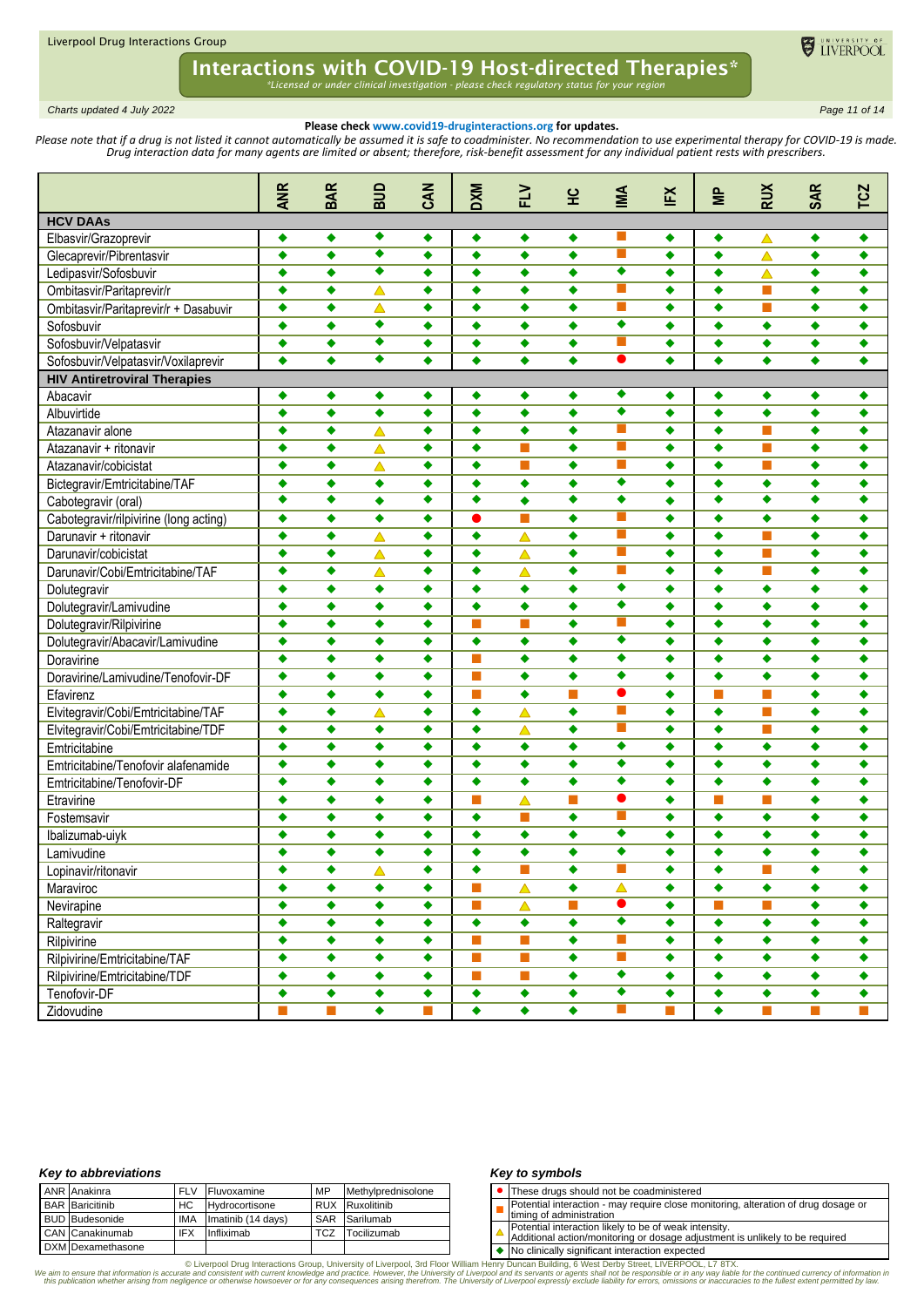

*Charts updated 4 July 2022 Page 12 of 14*

## **Please check www.covid19-druginteractions.org for updates.**

Please note that if a drug is not listed it cannot automatically be assumed it is safe to coadminister. No recommendation to use experimental therapy for COVID-19 is made. *Drug interaction data for many agents are limited or absent; therefore, risk-benefit assessment for any individual patient rests with prescribers.* 

|                                            | <b>ANR</b>           | <b>BAR</b> | ana                  | <b>CAN</b>           | <b>DXM</b>           | $\geq$           | 잎                | MI                   | ĔX        | $\equiv$    | <b>RUX</b>       | <b>SAR</b>           | <b>TCZ</b>           |
|--------------------------------------------|----------------------|------------|----------------------|----------------------|----------------------|------------------|------------------|----------------------|-----------|-------------|------------------|----------------------|----------------------|
| <b>Hypertension / Heart Failure Agents</b> |                      |            |                      |                      |                      |                  |                  |                      |           |             |                  |                      |                      |
| Aliskiren                                  | ٠                    | ٠          | ٠                    | ٠                    | ٠                    | ٠                | ٠                | ٠                    | ٠         | ٠           | П                | ٠                    | ٠                    |
| Ambrisentan                                | ٠                    | ٠          | ٠                    | ٠                    | ٠                    | ٠                | ٠                | ٠                    | ٠         | ٠           | П                | ٠                    | ٠                    |
| Amiloride                                  | ٠                    | ٠          | ٠                    | ٠                    | ٠                    | ٠                | ٠                | ٠                    | ٠         | ٠           | ٠                | ٠                    | ٠                    |
| Benazepril                                 | ٠                    | ٠          | $\bullet$            | ٠                    | ٠                    | ٠                | ٠                | ٠                    | ٠         | ٠           | ٠                | ٠                    | ٠                    |
| Bendroflumethiazide                        | $\ddot{\bullet}$     | ٠          | ٠                    | ٠                    | т                    | П                | П                | ٠                    | ٠         |             | ٠                | ٠                    | ٠                    |
| <b>Bosentan</b>                            | $\bullet$            | ٠          | ٠                    | ٠                    | П                    | $\bullet$        | П                | ●                    | ٠         | <b>Tale</b> | П                | ٠                    | ٠                    |
| Candesartan                                | ٠                    | ٠          | ٠                    | ٠                    | ٠                    | ٠                | ٠                | ٠                    | ٠         | ٠           | ٠                | ٠                    | ٠                    |
| Captopril                                  | ٠                    | $\bullet$  | ٠                    | ٠                    | $\bullet$            | ٠                | $\bullet$        | ٠                    | ٠         | $\bullet$   | $\bullet$        | ٠                    | ٠                    |
| Chlortalidone                              | ٠                    | ٠          | ٠                    | ٠                    |                      | ٠                |                  | ٠                    | ٠         |             | ٠                | ٠                    | ٠                    |
| Cilazapril                                 | ٠                    | ٠          | ٠                    | ٠                    | ٠                    | ٠                | ٠                | ٠                    | ٠         | ٠           | ٠                | ٠                    | ٠                    |
| Clonidine                                  | ٠                    | ٠          | ٠                    | ٠                    | ٠                    | ٠                | ٠                | ٠                    | ٠         | ٠           | ٠                | ٠                    | ٠                    |
| Dopamine                                   | $\bullet$            | $\bullet$  | ۰                    | ٠                    | ٠                    | ٠                | ٠                | ٠                    | ٠         | ٠           | ٠                | ٠                    | ٠                    |
| Doxazosin                                  | ٠                    | ٠          | ٠                    | ٠                    | ٠                    | ш                | $\ddot{\bullet}$ | П                    | ٠         | ٠           | ٠                | ٠                    | ٠                    |
| Enalapril                                  | $\bullet$            | ٠          | ٠                    | ٠                    | ٠                    | ٠                | ٠                | ٠                    | ٠         | ٠           | ٠                | ٠                    | ٠                    |
| Eplerenone                                 | ٠                    | ٠          | ٠                    | ٠                    | ٠                    | П                | ٠                | П                    | ٠         | ٠           | ٠                | ٠                    | ٠                    |
| Epoprostenol                               | ٠                    | ٠          | ٠                    | ٠                    | ٠                    | ٠                | ٠                | ٠                    | ٠         | ٠           | ٠                | ٠                    | ٠                    |
| Eprosartan                                 | $\bullet$            | ٠          | ۰                    | ٠                    | $\bullet$            | ٠                | $\bullet$        | ٠                    | ٠         | $\bullet$   | $\bullet$        | ٠                    | ٠                    |
| Fosinopril                                 | ٠                    | ٠          | ٠                    | ٠                    | $\bullet$            | ٠                | ٠                | ٠                    | ٠         | ٠           | ٠                | ٠                    | ٠                    |
| Furosemide                                 | ٠                    | ٠          | ٠                    | ٠                    | m,                   | П                | П                | ٠                    | ٠         | П           | ٠                | ٠                    | ٠                    |
| Hydralazine                                | ٠                    | ٠          | ٠                    | ٠                    | ٠                    | ٠                | ٠                | ٠                    | ٠         | ٠           | ٠                | ٠                    | ٠                    |
| Hydrochlorothiazide                        | $\bullet$            | $\bullet$  | ۰                    | ٠                    |                      | П                | П                | ٠                    | ٠         |             | ٠                | ٠                    | ٠                    |
| lloprost                                   | ٠                    | ٠          | ٠                    | ٠                    | $\bullet$            | ٠                | $\ddot{\bullet}$ | ٠                    | ٠         | ٠           | ٠                | ٠                    | ٠                    |
| Indapamide                                 | $\bullet$            | ٠          | ٠                    | $\overline{\bullet}$ | П                    | ▅                | П                | Δ                    | ٠         |             | ٠                | ٠                    | ٠                    |
| Irbesartan                                 | ٠                    | ٠          | ٠                    | ٠                    | ٠                    | ٠                | ٠                | ٠                    | ٠         | ٠           | ٠                | ٠                    | ٠                    |
| Isosorbide dinitrate                       | ٠                    | ٠          | ٠                    | ٠                    | ٠                    | ٠                | ٠                | ٠                    | ٠         | ٠           | ٠                | ٠                    | ٠                    |
| Ivabradine                                 | ٠                    | ٠          | $\bullet$            | ٠                    | ٠                    | П                | ٠                | П                    | ٠         | ٠           | ٠                | ٠                    | ٠                    |
| Labetalol                                  | ٠                    | ٠          | ٠                    | ٠                    | ٠                    | ٠                | ٠                | ٠                    | ٠         | ٠           | ٠                | ٠                    | ٠                    |
| Lacidipine                                 | ٠                    | ٠          | ٠                    | ٠                    | ٠                    | П                | ٠                | П                    | ٠         | ٠           | ٠                | ٠                    | ٠                    |
| Lercanidipine                              | ٠                    | ٠          | ٠                    | ٠                    | ٠                    | ш                | ٠                | m.                   | ٠         | ٠           | ٠                | ٠                    | ٠                    |
|                                            | $\bullet$            | ٠          | ۰                    | ٠                    | ٠                    | ٠                | ٠                | ٠                    | ٠         | ٠           | ٠                | ٠                    | ٠                    |
| Lisinopril                                 | ٠                    | ٠          | ٠                    | ٠                    | ٠                    |                  | $\ddot{\bullet}$ | П                    | ٠         | ٠           | ٠                | ٠                    | ٠                    |
| Losartan                                   | ٠                    | ٠          | ٠                    | ٠                    | ٠                    | ш                | ٠                | П                    | ٠         | ٠           | ٠                | ٠                    | ٠                    |
| Macitentan                                 | ٠                    | ٠          | ٠                    | ٠                    | ٠                    | ٠                | ٠                | ٠                    | ٠         | ٠           | ٠                | ٠                    | ٠                    |
| Methyldopa                                 | ٠                    | ٠          | ٠                    | ٠                    |                      | ٠                | П                | ٠                    | ٠         | ш           | ٠                | ٠                    | ٠                    |
| Metolazone                                 |                      |            |                      | ٠                    | $\bullet$            | ٠                |                  | $\overline{\bullet}$ |           | ٠           |                  |                      |                      |
| Moxonidine                                 | ٠                    | ٠          | $\bullet$            |                      |                      |                  | ٠                |                      | ٠         |             | ٠                | ٠                    | ٠                    |
| Olmesartan                                 | ٠                    | ٠          | ٠                    | ٠                    | ٠                    | ٠                | ٠                | ٠                    | ٠         | ٠           | ٠                | ٠                    | ٠                    |
| Perindopril                                | ٠                    | ٠          | ٠                    | ٠                    | ٠                    | ٠                | ٠                | ٠                    | ٠         | ٠           | ٠                | ٠                    | ٠                    |
| Prazosin                                   | ٠                    | ٠          | ٠                    | ٠                    | ٠                    | ٠                | ٠                | ٠                    | ٠         | ٠           | ٠                | ٠                    | ٠                    |
| Quinapril                                  |                      |            |                      |                      |                      |                  |                  |                      |           |             |                  |                      |                      |
| Ramipril                                   | $\bullet$            | $\bullet$  | $\bullet$            | $\overline{\bullet}$ | $\bullet$            | ٠                | ٠                | $\overline{\bullet}$ | $\bullet$ | $\bullet$   | $\blacklozenge$  | ٠                    | ٠                    |
| Ranolazine                                 | $\bullet$            | ٠          | ٠                    | ٠                    | $\bullet$            | П                | ۰                | П                    | ٠         | ٠           | $\blacktriangle$ | $\bullet$            | ۰                    |
| Riociguat                                  | ٠                    | ٠          | ۰                    | ٠                    | ٠                    | $\blacktriangle$ | ٠                | $\blacktriangle$     | ٠         | ٠           | П                | ٠                    | ٠                    |
| Sacubitril                                 | ٠                    | ۰          | ۰                    | ٠                    | ٠                    | ٠                | ٠                | ۰                    | ٠         | ٠           | ۰                | ۰                    | $\blacklozenge$      |
| Selexipag                                  | ٠                    | ٠          | $\bullet$            | ٠                    | ٠                    | ٠                | ٠                | ٠                    | ٠         | ٠           | ۰                | ٠                    | ٠                    |
| Sildenafil (PAH)                           | $\overline{\bullet}$ | $\bullet$  | $\bullet$            | $\overline{\bullet}$ | $\bullet$            | П                | ٠                | П                    | ٠         | $\bullet$   | ٠                | $\bullet$            | ۰                    |
| Sodium nitroprusside                       | ۰                    | ٠          | ۰                    | ٠                    | ۰                    | ٠                | ۰                | ۰                    | ٠         | ٠           | ۰                | $\blacklozenge$      | ۰                    |
| Spironolactone                             | ٠                    | ٠          | ۰                    | ٠                    | ٠                    | ٠                | ٠                | ۰                    | ٠         | ٠           | ۰                | ۰                    | ۰                    |
| Tadalafil (PAH)                            | ٠                    | ٠          | ۰                    | ٠                    | ٠                    | П                | $\bullet$        | П                    | ٠         | ۰           | $\bullet$        | ۰                    | ۰                    |
| Telmisartan                                | $\blacklozenge$      | ٠          | $\bullet$            | ٠                    | ٠                    | ٠                | ٠                | ۰                    | ٠         | ٠           | ۰                | ۰                    | ٠                    |
| Terazosin                                  | $\bullet$            | $\bullet$  | $\blacklozenge$      | $\overline{\bullet}$ | $\overline{\bullet}$ | $\bullet$        | $\bullet$        | $\bullet$            | ۰         | $\bullet$   | $\blacklozenge$  | $\bullet$            | $\overline{\bullet}$ |
| Torasemide                                 | ٠                    | ٠          | ۰                    | ٠                    | m.                   | П                | П                | П                    | ٠         | П           | ٠                | ٠                    | ٠                    |
| Trandolapril                               | $\bullet$            | ۰          | ۰                    | $\overline{\bullet}$ | ٠                    | $\bullet$        | ٠                | $\blacklozenge$      | ٠         | ۰           | ٠                | ۰                    | $\blacklozenge$      |
| Treprostinil                               | ٠                    | ٠          | $\bullet$            | ٠                    | ٠                    | ٠                | ٠                | ٠                    | ٠         | ۰           | ۰                | ۰                    | ۰                    |
| Valsartan                                  | $\blacklozenge$      | $\bullet$  | $\blacklozenge$      | $\overline{\bullet}$ | $\blacklozenge$      | ٠                | ٠                | $\blacklozenge$      | ۰         | $\bullet$   | $\blacklozenge$  | $\bullet$            | $\blacklozenge$      |
| Xipamide                                   | $\bullet$            | $\bullet$  | $\overline{\bullet}$ | ٠                    | $\blacksquare$       | ٠                | m,               | $\blacklozenge$      | $\bullet$ | П           | $\blacklozenge$  | $\overline{\bullet}$ | $\overline{\bullet}$ |

### *Key to abbreviations*

| ANR Anakinra           | <b>FLV</b> | <b>IFluvoxamine</b> | MF         | Methylprednisolone     |  | These drugs should not be coadministered                                                                                              |
|------------------------|------------|---------------------|------------|------------------------|--|---------------------------------------------------------------------------------------------------------------------------------------|
| <b>BAR</b> Baricitinib | НC         | Hydrocortisone      |            | <b>RUX</b> Ruxolitinib |  | Potential interaction - may require close monitoring, alteration of drug dosa                                                         |
| <b>BUD Budesonide</b>  | <b>IMA</b> | Imatinib (14 days)  |            | SAR Sarilumab          |  | Itiming of administration                                                                                                             |
| CAN Canakinumab        | <b>IFX</b> | Infliximab          | <b>TC2</b> | Tocilizumab            |  | Potential interaction likely to be of weak intensity.<br>Additional action/monitoring or dosage adjustment is unlikely to be required |
| DXM Dexamethasone      |            |                     |            |                        |  | No clinically significant interaction expected                                                                                        |

### *Key to symbols*

| .                                                                                                                                     |
|---------------------------------------------------------------------------------------------------------------------------------------|
| • These drugs should not be coadministered                                                                                            |
| Potential interaction - may require close monitoring, alteration of drug dosage or<br>timing of administration                        |
| Potential interaction likely to be of weak intensity.<br>Additional action/monitoring or dosage adjustment is unlikely to be required |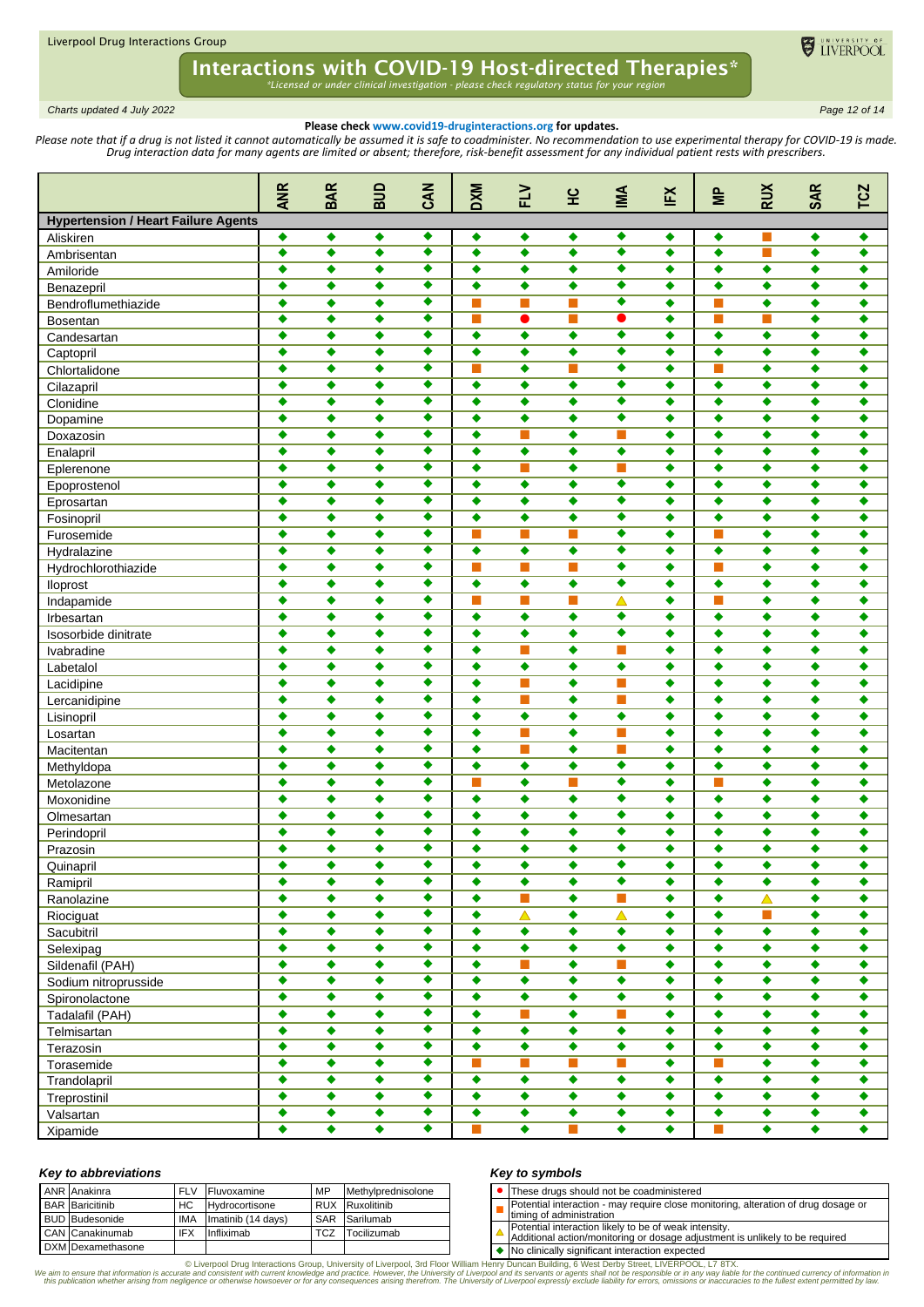

*\*Licensed or under clinical investigation - please check regulatory status for your region*

*Charts updated 4 July 2022 Page 13 of 14*

## **Please check www.covid19-druginteractions.org for updates.**

Please note that if a drug is not listed it cannot automatically be assumed it is safe to coadminister. No recommendation to use experimental therapy for COVID-19 is made. *Drug interaction data for many agents are limited or absent; therefore, risk-benefit assessment for any individual patient rests with prescribers.* 

|                                           | <b>ANR</b>                                   | <b>BAR</b>            | BUD                                          | CAN                       | <b>DXM</b>                | $\geq$                    | 잎                         | МŊ                        | ΙFΧ                       | $\equiv$                  | <b>RUX</b>                | <b>SAR</b>           | <b>TCZ</b>                  |
|-------------------------------------------|----------------------------------------------|-----------------------|----------------------------------------------|---------------------------|---------------------------|---------------------------|---------------------------|---------------------------|---------------------------|---------------------------|---------------------------|----------------------|-----------------------------|
| <b>Illicit/Recreational</b>               |                                              |                       |                                              |                           |                           |                           |                           |                           |                           |                           |                           |                      |                             |
| Alcohol                                   | ٠                                            | ٠                     | ٠                                            | ٠                         | ٠                         | ۰                         | ٠                         | ۰                         | ٠                         | ۰                         | ۰                         | ۰                    | ۰                           |
| Amphetamine                               | ٠                                            | ٠                     | ٠                                            | ٠                         | ٠                         | $\blacksquare$            | ٠                         | П                         | ٠                         | ٠                         | ٠                         | ٠                    | ٠                           |
| Cannabis                                  | ٠                                            | $\bullet$             | ٠                                            | ٠                         | ٠                         | Δ                         | ٠                         | △                         | ٠                         | ٠                         | ٠                         | ٠                    | ٠                           |
| Carfentanil                               | ٠                                            | ٠                     | ٠                                            | ٠                         | ٠                         |                           | ٠                         | 0                         | ٠                         | ٠                         | ٠                         | $\bullet$            | ٠                           |
| Cocaine                                   | $\overline{\bullet}$                         | ٠                     | ٠                                            | ٠                         | ٠                         | $\overline{\bullet}$      | ٠                         | $\bullet$                 | ٠                         | ٠                         | ٠                         | ٠                    | ٠                           |
| Ecstasy (MDMA)                            | ٠                                            | ٠                     | ٠                                            | ٠                         | $\bullet$                 |                           | ٠                         |                           | ٠                         | $\bullet$                 | ٠                         | $\bullet$            | ٠                           |
| GHB (Gamma-hydroxybutyrate)<br>Heroin     | $\overline{\bullet}$                         | ٠                     | ٠<br>$\overline{\bullet}$                    | ٠                         | ٠                         |                           | ٠<br>$\overline{\bullet}$ | П<br>$\overline{\bullet}$ | ٠                         | ٠<br>$\overline{\bullet}$ | ٠<br>$\overline{\bullet}$ | $\bullet$            | ٠                           |
|                                           | $\overline{\bullet}$<br>$\overline{\bullet}$ | ٠                     | $\overline{\bullet}$                         | $\overline{\bullet}$      | $\overline{\bullet}$      | $\overline{\bullet}$      |                           |                           | $\overline{\bullet}$<br>٠ |                           |                           | $\overline{\bullet}$ | $\overline{\bullet}$        |
| LSD (Lysergic acid diethylamide)          | $\overline{\bullet}$                         | ٠<br>$\bullet$        | $\overline{\bullet}$                         | ٠<br>٠                    | ٠<br>٠                    | ٠<br><b>COL</b>           | ٠<br>٠                    | ٠<br>П                    | ٠                         | ٠<br>٠                    | ٠<br>٠                    | ٠<br>$\bullet$       | ٠<br>٠                      |
| Methamphetamine<br>Poppers (Amyl nitrate) | ٠                                            | $\bullet$             | ۰                                            | ٠                         | ٠                         | ٠                         | ٠                         | ٠                         | ٠                         | ٠                         | ٠                         | ۰                    | ٠                           |
|                                           |                                              |                       |                                              |                           |                           |                           |                           |                           |                           |                           |                           |                      |                             |
| Immunosuppressants<br>Adalimumab          |                                              |                       | ٠                                            | e i                       | ٠                         | ٠                         | ٠                         |                           | O                         | ۰                         |                           |                      |                             |
| Anti-thymocyte globulin                   | $\overline{\bullet}$                         | $\bullet$             | ٠                                            | ٠                         | ٠                         | ٠                         | ٠                         | ٠                         | ٠                         | ٠                         | ٠                         | $\overline{\bullet}$ | ٠                           |
| Azathioprine                              | П                                            | П                     | ٠                                            | m,                        | ٠                         | ٠                         | ٠                         | П                         | П                         | $\bullet$                 | П                         | m.                   | П                           |
| <b>Basiliximab</b>                        | ●                                            | 0                     | ٠                                            | $\bullet$                 | $\overline{\bullet}$      | ٠                         | ٠                         | ٠                         | $\bullet$                 | $\bullet$                 | $\bullet$                 | $\bullet$            | $\bullet$                   |
| Belatacept                                | П                                            | П                     | ٠                                            | T.                        | ۰                         | $\bullet$                 | ٠                         | П                         | П                         | $\bullet$                 | П                         | П                    | П                           |
| Ciclosporin                               | △                                            |                       | $\overline{\bullet}$                         | Δ                         | П                         |                           | ٠                         | П                         | △                         | ٠                         | П                         | Δ                    | Δ                           |
| Etanercept                                |                                              | ●                     | $\overline{\bullet}$                         | $\bullet$                 | $\overline{\bullet}$      | $\overline{\bullet}$      | $\overline{\bullet}$      | $\overline{\bullet}$      | O                         | ٠                         | $\bullet$                 |                      | $\bullet$                   |
| Everolimus                                | ٠                                            | $\bullet$             | $\overline{\bullet}$                         | ٠                         | $\triangle$               | $\blacksquare$            | ٠                         | П                         | ٠                         | ٠                         | ٠                         | $\bullet$            | ٠                           |
| Leflunomide                               |                                              | ш                     | ٠                                            | m,                        | ٠                         | ٠                         | ٠                         | ٠                         | П                         | ٠                         | П                         | П                    | П                           |
| Methotrexate                              | П                                            | П                     | ٠                                            | m,                        | ۰                         | ٠                         | ٠                         | П                         | П                         | ٠                         | П                         | П                    | П                           |
| Mycophenolate                             | $\overline{\bullet}$                         | ٠                     | $\overline{\bullet}$                         | $\overline{\bullet}$      | $\overline{\bullet}$      | ٠                         | ٠                         | $\bullet$                 | П                         | ٠                         | $\overline{\bullet}$      | $\overline{\bullet}$ | $\overline{\bullet}$        |
| Pirfenidone                               | ٠                                            | $\bullet$             | ٠                                            | ٠                         | ۰                         | O                         | ٠                         | ٠                         | ٠                         | ٠                         | ٠                         | $\bullet$            | ٠                           |
| Sirolimus                                 | △                                            | $\bullet$             | $\overline{\bullet}$                         | $\blacktriangle$          | П                         |                           | ٠                         | П                         | Δ                         | $\bullet$                 | П                         | $\blacktriangle$     | △                           |
| Tacrolimus                                | △                                            | ш                     | ٠                                            | △                         | ı.                        |                           | ٠                         | ш                         | △                         | ٠                         | ш                         | △                    | △                           |
| Tofacitinib                               | $\bullet$                                    | $\bullet$             | $\overline{\bullet}$                         | $\bullet$                 | $\overline{\bullet}$      | $\blacksquare$            | ٠                         | ٠                         | $\bullet$                 | ٠                         | $\bullet$                 | $\bullet$            | $\bullet$                   |
| Voclosporin                               | ٠                                            | <b>The State</b>      | ٠                                            | ٠                         | $\bullet$                 |                           | ٠                         | П                         | ٠                         | ٠                         | П                         | ۰                    | ٠                           |
| <b>Inotropes &amp; Vasopressors</b>       |                                              |                       |                                              |                           |                           |                           |                           |                           |                           |                           |                           |                      |                             |
| Adrenaline (Epinephrine)                  | ٠                                            | ٠                     | ٠                                            | ٠                         | ٠                         | ٠                         | ٠                         | ٠                         | ٠                         | ٠                         | ٠                         | ٠                    | ٠                           |
| Dobutamine                                | $\overline{\bullet}$                         | ٠                     | $\overline{\bullet}$                         | $\overline{\bullet}$      | $\overline{\bullet}$      | ٠                         | ٠                         | ۰                         | ٠                         | ٠                         | $\overline{\bullet}$      | $\overline{\bullet}$ | ٠                           |
| Noradrenaline                             | $\overline{\bullet}$                         | $\overline{\bullet}$  | $\overline{\bullet}$                         | $\overline{\bullet}$      | $\overline{\bullet}$      | $\overline{\bullet}$      | $\overline{\bullet}$      | $\overline{\bullet}$      | $\overline{\bullet}$      | $\overline{\bullet}$      | $\overline{\bullet}$      | $\overline{\bullet}$ | $\overline{\bullet}$        |
| Vasopressin                               | $\overline{\bullet}$                         | $\overline{\bullet}$  | $\overline{\bullet}$                         | $\overline{\bullet}$      | $\overline{\bullet}$      | ٠                         | $\overline{\bullet}$      | ٠                         | $\overline{\bullet}$      | ٠                         | $\overline{\bullet}$      | $\overline{\bullet}$ | $\overline{\bullet}$        |
| <b>Lipid Lowering Agents</b>              |                                              |                       |                                              |                           |                           |                           |                           |                           |                           |                           |                           |                      |                             |
| Atorvastatin                              | ٠                                            | ٠<br>$\bullet$        | ٠                                            | ٠                         | ۰                         | $\bullet$                 | ٠                         | ۰                         | ٠                         | ٠<br>$\bullet$            | ۰                         | ۰<br>$\bullet$       | ۰                           |
| <b>Bezafibrate</b><br>Clofibrate          | ٠<br>٠                                       | $\bullet$             | ٠<br>٠                                       | ٠<br>٠                    | ٠<br>٠                    | ٠                         | ٠<br>٠                    | ٠                         | ٠<br>٠                    | $\bullet$                 | ٠<br>۰                    | ۰                    | ٠<br>٠                      |
| Evolocumab                                | ٠                                            | ٠                     | ٠                                            | ٠                         | $\overline{\bullet}$      | ٠                         | ٠                         | $\bullet$                 | ٠                         | $\bullet$                 | ٠                         | ٠                    | ٠                           |
| Ezetimibe                                 | ٠                                            | $\bullet$             | ٠                                            | ٠                         | ٠                         | ٠                         | ٠                         | ٠                         | ٠                         | ٠                         | ٠                         | ٠                    | ٠                           |
| Fenofibrate                               | ٠                                            | ٠                     | ٠                                            | ٠                         | ٠                         | ٠                         | ٠                         | ٠                         | ٠                         | ٠                         | ٠                         | ٠                    | ٠                           |
| Fish oils                                 | ٠                                            | ٠                     | ٠                                            | ٠                         | ٠                         | ٠                         | ٠                         | ٠                         | ٠                         | ٠                         | ٠                         | ٠                    | ٠                           |
| Fluvastatin                               | ٠                                            | ٠                     | $\overline{\bullet}$                         | ٠                         | ٠                         | Δ                         | ٠                         | Δ                         | ٠                         | ٠                         | ٠                         | ٠                    | ٠                           |
| Gemfibrozil                               | ٠                                            | ٠                     | ٠                                            | ٠                         | ٠                         | ٠                         | ٠                         | ٠                         | ٠                         | ٠                         | ٠                         | ٠                    | ٠                           |
| Lovastatin                                | ٠                                            | ۰                     | ۰                                            | ٠                         | $\bullet$                 | П                         | $\bullet$                 | П                         | ۰                         | $\bullet$                 | ۰                         | ۰                    | ٠                           |
| Pitavastatin                              | $\overline{\bullet}$                         | $\overline{\bullet}$  | $\overline{\bullet}$                         | $\overline{\bullet}$      | $\overline{\bullet}$      | ۰                         | $\overline{\bullet}$      | ۰                         | ۰                         | $\bullet$                 | ۰                         | $\overline{\bullet}$ | ٠                           |
| Pravastatin                               | $\overline{\bullet}$                         | $\overline{\bullet}$  | $\overline{\bullet}$                         | $\overline{\bullet}$      | $\overline{\bullet}$      | $\overline{\bullet}$      | $\overline{\bullet}$      | $\overline{\bullet}$      | ۰                         | $\overline{\bullet}$      | $\overline{\bullet}$      | $\overline{\bullet}$ | $\overline{\bullet}$        |
| Rosuvastatin                              | $\overline{\bullet}$                         | ۰                     | ۰                                            | ٠                         | $\bullet$                 | $\bullet$                 | ٠                         | ۰                         | ٠                         | $\bullet$                 | П                         | ۰                    | ۰                           |
| Simvastatin                               | ٠                                            | ٠                     | ٠                                            | ٠                         | ٠                         |                           | ٠                         | ш                         | ٠                         | ٠                         | ٠                         | ٠                    | ٠                           |
| <b>Multiple Sclerosis Agents</b>          |                                              |                       |                                              |                           |                           |                           |                           |                           |                           |                           |                           |                      |                             |
| Alemtuzumab                               |                                              |                       | ۰                                            |                           | ۰                         | ٠                         | ٠                         | ۰                         | н                         | ٠                         | ш                         | ш                    | ш                           |
| <b>Baclofen</b>                           | $\overline{\bullet}$                         | $\overline{\bullet}$  | $\overline{\bullet}$                         | $\overline{\bullet}$      | $\overline{\bullet}$      | $\overline{\bullet}$      | $\overline{\bullet}$      | $\overline{\bullet}$      | $\overline{\bullet}$      | $\overline{\bullet}$      | $\overline{\bullet}$      | $\overline{\bullet}$ | $\overline{\bullet}$        |
| Cladribine                                | П                                            | П                     | $\overline{\bullet}$                         | T.                        | $\overline{\bullet}$      | $\overline{\bullet}$      | $\overline{\bullet}$      | $\overline{\bullet}$      | ×                         | ٠                         | П                         | П                    | П                           |
| Dantrolene sodium                         | ٠                                            | ۰                     | ٠                                            | ٠                         | ۰                         | ٠                         | ٠                         | ۰                         | ٠                         | ٠                         | ۰                         | ۰                    | $\overline{\bullet}$        |
| Dimethyl fumarate                         | $\overline{\bullet}$                         | $\overline{\bullet}$  | $\overline{\bullet}$                         | ٠                         | $\overline{\bullet}$      | ٠                         | $\overline{\bullet}$      | ٠                         | ۰                         | $\bullet$                 | $\overline{\bullet}$      | $\overline{\bullet}$ | $\overline{\bullet}$        |
| Fampridine                                | ٠                                            | ٠<br><b>The State</b> | ۰                                            | ٠<br>m.                   | ٠<br>$\overline{\bullet}$ | ٠<br>$\overline{\bullet}$ | ٠<br>$\overline{\bullet}$ | ۰<br>$\overline{\bullet}$ | ٠                         | ٠                         | ۰                         | ٠<br>$\sim$          | ۰                           |
| Fingolimod<br>Glatiramer acetate          | П<br>$\overline{\bullet}$                    | $\overline{\bullet}$  | $\overline{\bullet}$<br>$\overline{\bullet}$ | $\overline{\bullet}$      | $\overline{\bullet}$      | ٠                         | ٠                         | ۰                         | ш<br>$\overline{\bullet}$ | $\overline{\bullet}$<br>۰ | П<br>$\overline{\bullet}$ | $\overline{\bullet}$ | T.<br>$\overline{\bullet}$  |
| Natalizumab                               | П                                            | П                     | $\overline{\bullet}$                         | П                         | $\overline{\bullet}$      | $\overline{\bullet}$      | $\overline{\bullet}$      | $\overline{\bullet}$      | П                         | $\overline{\bullet}$      | П                         | П                    | $\mathbb{R}^n$              |
| Ocrelizumab                               | П                                            | П                     | ۰                                            | П                         | $\overline{\bullet}$      | ۰                         | ٠                         | ۰                         | П                         | $\bullet$                 | П                         | П                    | П                           |
| Ozanimod                                  | П                                            | <b>Tale</b>           | ۰                                            | m.                        | ۰                         |                           | ٠                         | ۰                         | m,                        | ٠                         | П                         | m,                   | m.                          |
| Peginterferon beta-1a                     | $\blacksquare$                               | П                     | ۰                                            | T.                        | ۰                         | $\bullet$                 | ٠                         | m.                        | П                         | $\bullet$                 | П                         | П                    | П                           |
| Siponimod                                 | ш                                            | ш                     | ٠                                            | ш                         | ×                         | $\bullet$                 | $\blacksquare$            | $\bullet$                 | $\blacksquare$            | ш                         | $\mathbb{R}^n$            | T.                   | $\mathcal{C}^{\mathcal{A}}$ |
| Teriflunomide                             |                                              |                       | $\overline{\bullet}$                         | <b>The Second Service</b> | $\overline{\bullet}$      | $\overline{\bullet}$      | $\overline{\bullet}$      | $\overline{\bullet}$      | П                         | $\overline{\bullet}$      | П                         | m.                   | П                           |
|                                           |                                              |                       |                                              |                           |                           |                           |                           |                           |                           |                           |                           |                      |                             |

## *Key to abbreviations*

| ANR Anakinra           | <b>FLV</b> | Fluvoxamine        | MP         | Methylprednisolone |  | -hes         |
|------------------------|------------|--------------------|------------|--------------------|--|--------------|
| <b>BAR</b> Baricitinib | НC         | Hydrocortisone     | <b>RUX</b> | Ruxolitinib        |  | Pote         |
| <b>BUD Budesonide</b>  | <b>IMA</b> | Imatinib (14 days) | SAR        | Sarilumab          |  | timin        |
| CAN Canakinumab        | IFX        | Infliximab         | TCZ        | Tocilizumab        |  | Pote<br>Addi |
| DXM Dexamethasone      |            |                    |            |                    |  | $N_0$ c      |

## *Key to symbols*

| • These drugs should not be coadministered           |  |
|------------------------------------------------------|--|
| Potential interaction - may require close monitoring |  |

ing, alteration of drug dosage or the interaction - may i<br>the administration

Potential interaction likely to be of weak intensity. Additional action/monitoring or dosage adjustment is unlikely to be required

clinically significant interaction expected